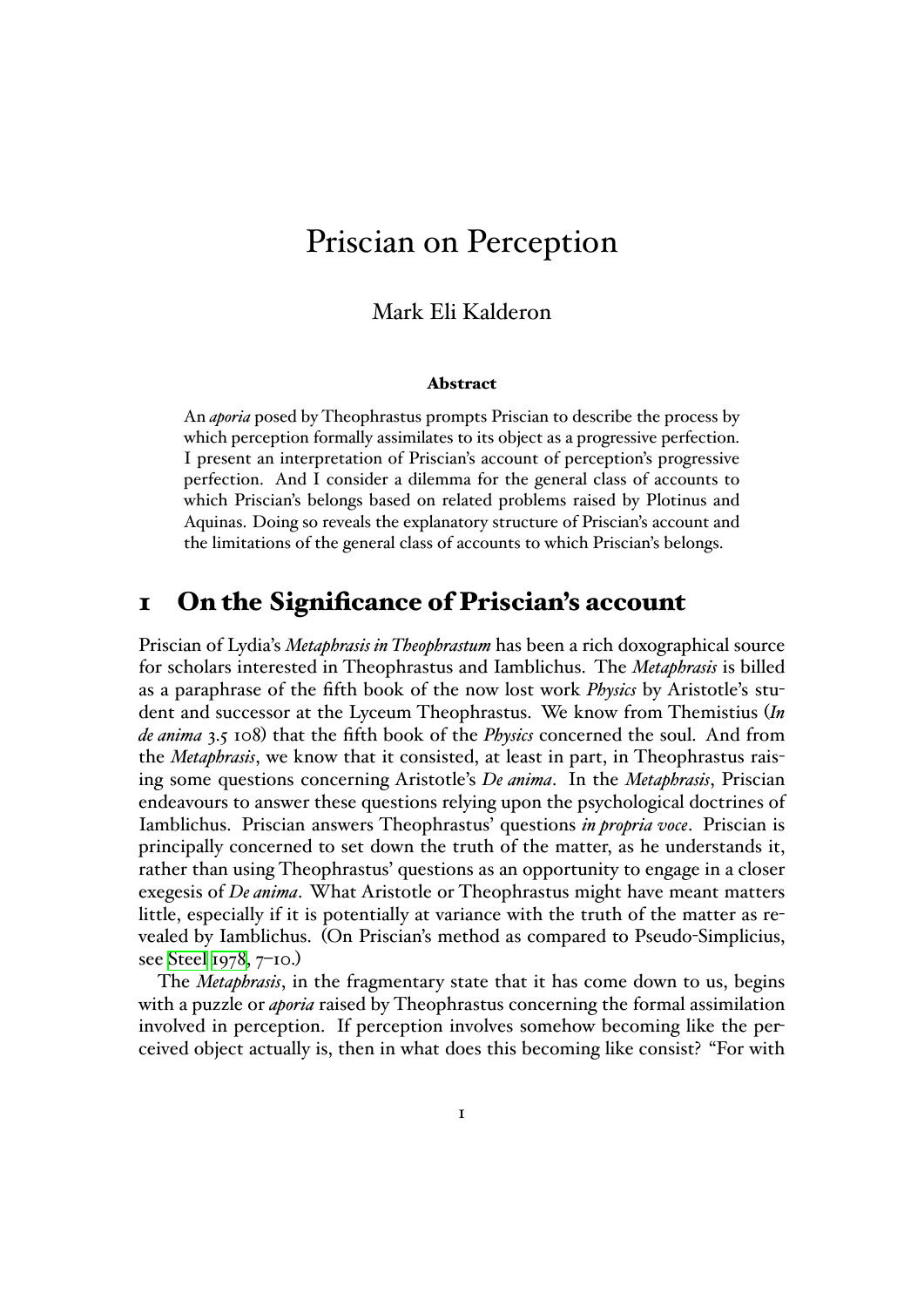sense-organs, and even more with the soul, the capacity to become like <an object> in color and tastes and sound and shape seems absurd" (Priscian, *Metaphrasis* 1 5; Huby in Sorabji, Huby, Steel, and Lautner 1997). This puzzle occasions Priscian's account of the process of progressive perfection whereby perception formally assimilates to its object. In his discussion, Priscian is principally concerned to establish tha[t the soul makes itself like the perceiv](#page-22-1)ed object actually is in a way that contrasts with the passive reception of an impression (*Metaphrasis* 1.13–16, 3.7–8).

Priscian's account thus belongs to a general class of such accounts where the soul is the efficient cause of its likeness to the perceived object. Such accounts can be found among late Platonists such as Priscian and Pseudo-Simplicius (possibly one and the same, see Bossier and Steel 1972, Steel 1978, and Sorabji et al. 1997, 103–140; for discussion see Finamore and Dillon 2002, 18-24 and the references therein), Christian Platonists such as Augustine and the medieval thinkers that took inspiration from him (Silva, 2014; [Toiva](#page-21-0)nen, 2[013\),](#page-22-0) and a[mong the thinkers](#page-22-1) involved in the Renais[sance](#page-21-0) [revival of Simplicia](#page-22-2)[n](#page-22-0) [Aver](#page-22-2)roism (for discussion see Spruit 1995, chapter 8). All such accounts face a dilemma given that the sensible form of the perceived o[bject](#page-22-3) i[s excl](#page-22-3)[uded as ex](#page-23-0)p[lanat](#page-23-0)orily relevant to the soul's formal assimilation, being confined to at best occasioning the soul's activity. This [explanatory](#page-22-4) exclusion is the basis of related problems raised by, *inter alia*, Plotinus in the opening *aporia* of *Ennead* 3.6 and Aquinas in his criticism of Augustine in *Quaestiones disputatae de veritate* 10.6. Together they constitute a dilemma facing the general class of accounts. If perception is not an affection, then it is not determined by the object of perception acting upon the sense-organ. But if perception is not determined by the object of perception, then either it lacks a determinate content, or if it has a determinate content, then it is internally determined. But if perception lacks a determinate content, then it involves the objective presentation of no object. And if it has an internally determined content, then what natural guarantee is there that the likeness that the soul makes within itself corresponds to anything external? The principle interest of Priscian's account is that it, along with Pseudo-Simplicius' account in *In de anima*, represents a way out of this general difficulty, though one that Aquinas judged absurd. My aim in the present essay is to set out Priscian's account of perception in the *Metaphrasis* as clearly and sympathetically as I can, with an eye to what light it may shed on the dilemma facing the general class of accounts to which Priscian's belongs.

### **2 Theophrastus'** *Aporia*

<span id="page-1-0"></span>The *Metaphrasis*, as it comes down to us, begins as follows:

His <Theophrastus'> next target is concerned with sense-perception. Since Aristotle wants the sense-organs, when moved by the objects of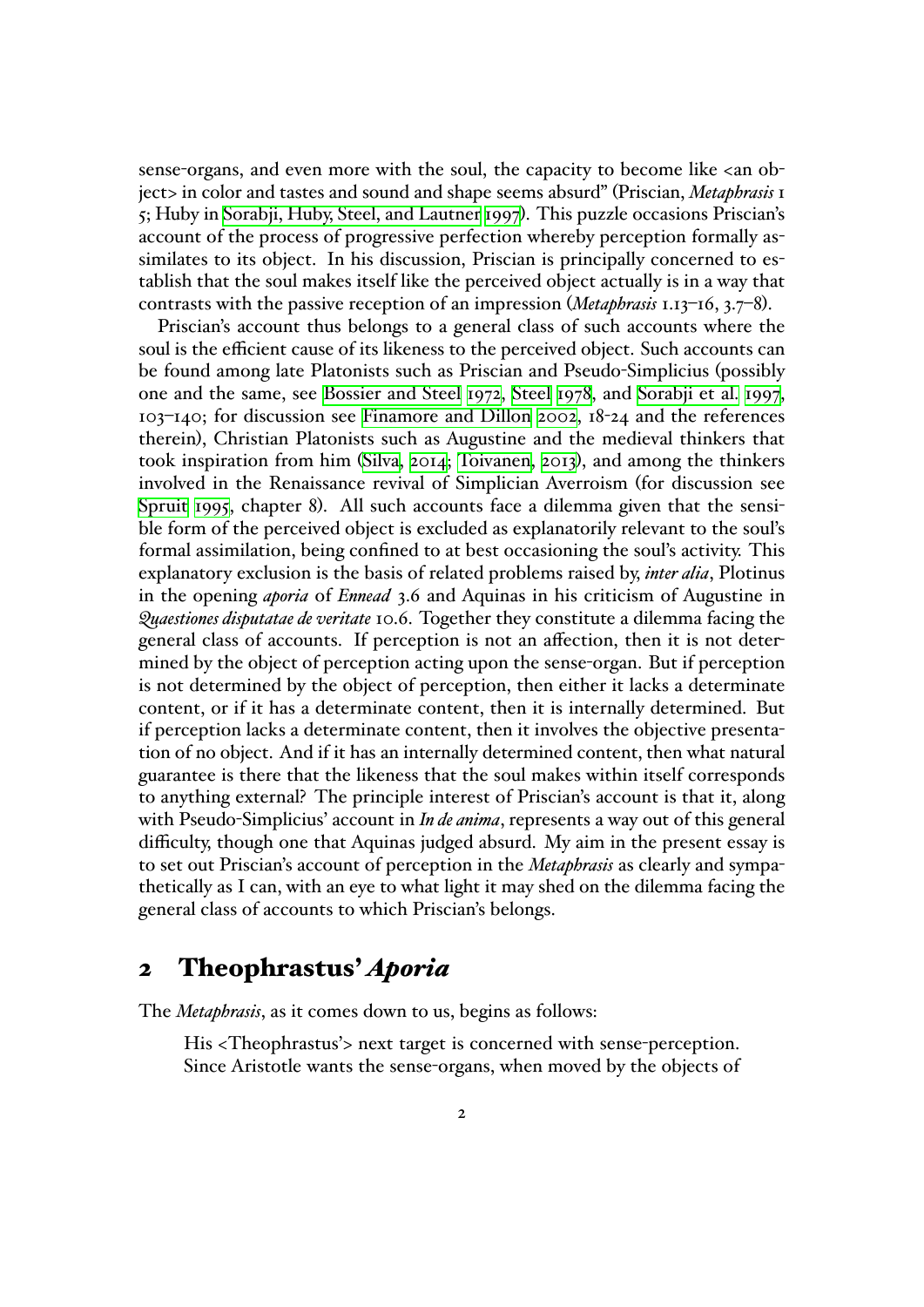sense to become like those objects by being affected passively, he asks what the becoming like <consists in>. For with sense-organs, and even more with the soul, the capacity to become like <an object> in color and tastes and sound and shape seems absurd. Indeed he himself also says that the becoming like occurs with the regard to the forms and the *logoi* without matter. (Priscian, *Metaphrasis* 1.3–8; Huby in Sorabji et al. 1997)

Theophrastus' *aporia* concerns the formal assimilation involved in perception. It is initially introduced with respect to the way the sense-orga[ns become lik](#page-22-1)e the objec[ts of](#page-22-1) perception when these act upon them. Aristotle does sometimes speak of sense-organs receiving the forms of perceptible objects (for example, *De anima* 425*<sup>b</sup>* 23–4, 435*<sup>a</sup>* 22–4). On the standard Peripatetic account, the alteration of natural bodies involves one natural body acting upon another where the patient is, at the beginning of this process, potentially like the agent and, at the end of the process, is actually like it. Moreover, an object of perception acting upon a sense-organ such as to become like that object, in whatever relevant sense, can seem, at first blush, to be the kind of formal assimilation characteristic of natural bodies acting upon one another more generally. This, however, is misleading in at least two respects.

First, as we shall see, Priscian will insist that the sense-organ is no soulless natural body but that life inheres in it. It is animated by the sensitive soul (the sensitive soul is not a numerically distinct soul from, say, the rational soul, but a power or cluster of powers associated with a single entity). Being animated makes a difference to how exactly it may be affected. The life that inheres in the eye, or more specifically its vital activity, contributes to the way in which it may be affected from without.

Second, the formal assimilation involved in perception is not confined to the way in which the sense-organ assimilates to the form of the perceived object that acts upon it. Priscian makes this clear in the final line of the quoted passage. Here we have an allusion to Aristotle's definition of perception as the assimilation of form without matter (*De anima* 2.5 418*<sup>a</sup>* 3–6, 2.12 424*<sup>a</sup>* 18–23), though as Huby observes, it is unclear whether the "he himself" is meant to refer to Aristotle or to Theophrastus restating Aristotelian doctrine (Sorabji et al., 1997, 49–50 n11). Whereas Aristotle is willing to speak of the sense-organ (*aisthêtêrion*) as assimilating to the form of the perceived object, at *De anima* 2.5 418*<sup>a</sup>* 3–6, 2.12 424*<sup>a</sup>* 18–23 Aristotle is characterizing perception (*aisthêsis*) as a kind [of formal assimilati](#page-22-1)on. While Priscian will discuss the formal assimilation involved in the object of perception acting upon the perceiver's sense-organ, his main focus will be on the formal assimilation involved in perception. The sense-organ's formal assimilation is merely an episode in a process of progressive perfection that is only complete when perception accords with perfect form.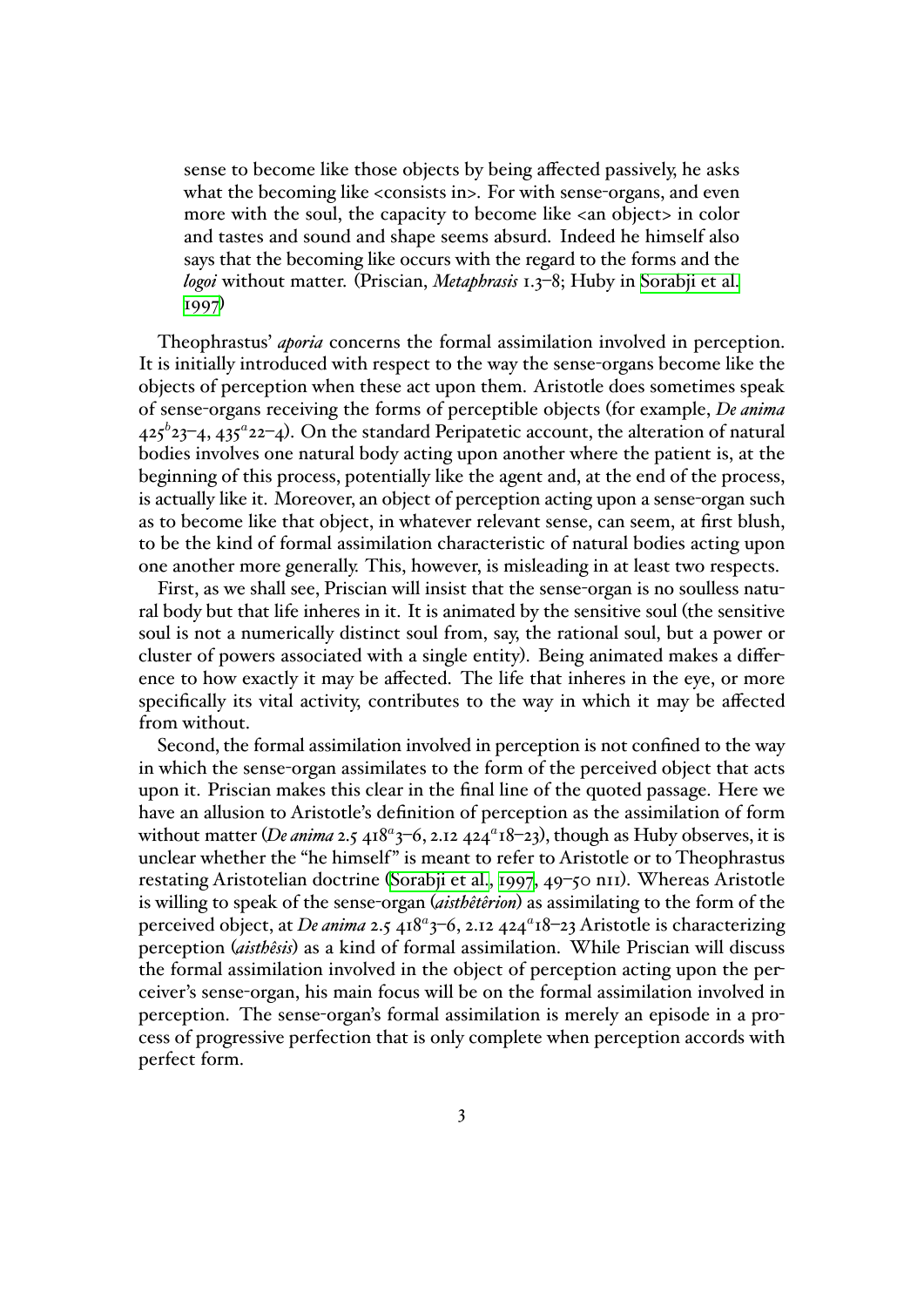The objects of perception have "forms and *logoi*". As these forms are assimilated in perception, we may confidently assume that they are understood to be sensible forms. This assumption is confirmed by Priscian using whiteness as an example of such a form (*Metaphrasis* 3.3). Priscian's talk of the *logoi* of perceptible objects is arguably an interpretation of an occurence of *logos* in *De anima* 424*<sup>a</sup>* 21–24. Aristotle's general claim, there, is relatively clear. The senses are affected by what has color, taste, or sound. The senses are affected by these, not insofar as they are the kinds of things that they are said to be, whether essentially or accidentally, but only insofar as they possess the relevant sensible forms. "For example, when we see a man, the sense of sight is affected by him in so far as he is, say, white, and not because he is a rational, non-feathered biped", Hamlyn (2002, 113) explains. It is this positive explanatory claim of Aristotle's, ἀλλ᾽ ᾗ τοιονδί καὶ κατὰ τὸν λόγον, that stands in need of interpretation. τοιονδί is a general term meant to cover colors, tastes, and sounds and is commonly used by [Aristotle](#page-22-5) [to de](#page-22-5)note the category of quality (Hicks, 1907, 416). Hicks (1907, 417) understands καὶ as designating an explanatory relationship and reads the present occurence of λὸγος as equivalent to εἶδος and so as adding nothing further to the formula of receiving form without matter that immediately preceded it. Thus Hicks (1907, 105) translates the phrase as "in so far [as it possess](#page-22-6) a part[icular quality](#page-22-6) and in respect of its character or form". Priscian denies the equivalence. Priscian, in effect, identifies τοιονδί as εἶδος and treats λὸγος as a distinct explanatory princi[ple. Th](#page-22-6)e *logos* of the perceived object is something distinct from its sensible form and ex[plana](#page-22-6)tory of it. So understood, the *logos* of the perceived object would be the intelligible principle underlying the occurence of its sensible form. Priscian's reading of this passage contrasts, in this way, not only with Hicks' reading but Ross'. Ross (1961, 264) understands καὶ κατὰ τὸν λόγον as "in virtue of the relation to the sense in question."

Perception assimilates to the form (and *logos*?) of its object. How are we to understand this? For it is absurd to su[ppose](#page-22-7) t[hat t](#page-22-7)he sense-organ becomes white when viewing a white thing (though, notoriously, some commentators attribute such a view to Aristotle, Everson 1997; Slakey 1961; Sorabji 1974). And it is even more absurd to suppose that the soul becomes white when seeing a white thing (though this conclusion was embraced by William Crathorn in his commentary on Lombard's *Sentences*: "A [soul seeing an](#page-21-1)[d intellectiv](#page-22-8)[ely cognizing](#page-22-9) color is truly colored," *Quaestiones super librum sententiarum* q. 1 concl. 7 Pasnau 2002, 288). But if neither the sense-organ nor the sensitive soul become like, in the most straightforward sense, the perceived object actually is, then in what does perception's formal assimilation consist? How can perception's formal assimil[ation to its o](#page-22-10)bject be understood so as to avoid these two absurd alternatives? That is the *aporia* posed by Theophratus that occasions Prician's account of the process of perception's formal assimilation to its object.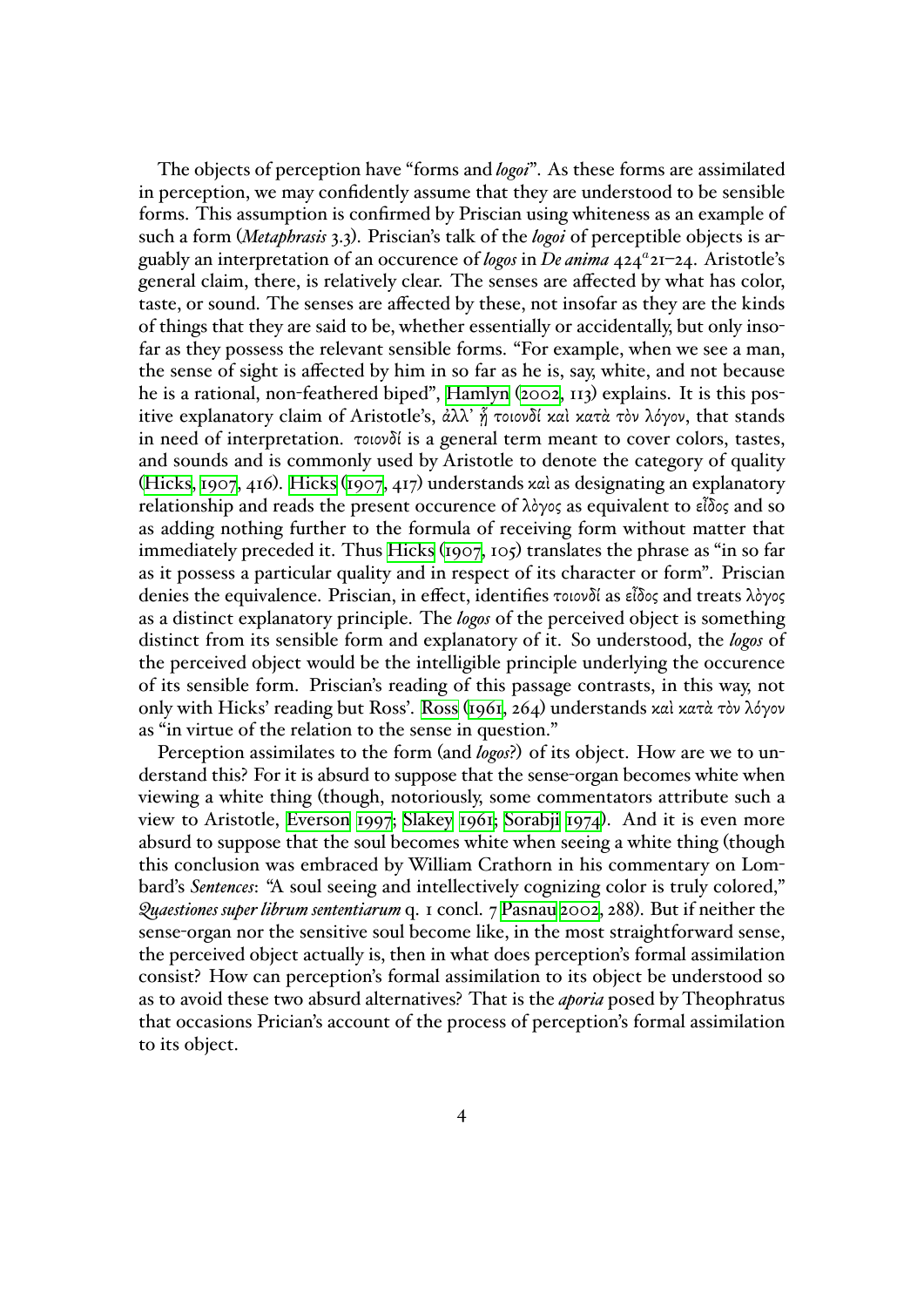Perception, as Priscian conceives of it, is a mode of recognition. It is a distinctively perceptual mode of recognition, albeit as conceived by a Platonist. Specifically, perception involves the judgment (*krisis*) and understanding (*sunesis*) of the sensitive soul (*Metaphrasis* 7.15–16). Note well that it is the judgment and understanding of the sensitive, as opposed to the rational, soul. Of course, *krisis* can mean discrimination in a sense that need not imply judgment, but, among the late Platonists, in discussions of perception, it typically has the more cognitively loaded sense of judgment. Steel, however, understands *krisis*, as it occurs in Pseudo-Simplicius, as designating a non-rational mode of discrimination (see Lautner's note in Sorabji et al., 1997, 222 n.131). *krisis* may receive a rational reading in other occurrences, but according to Steel, the *kritikê energeia* of the senses is non-rational. And since Steel thinks that Pseudo-Simplicius is Priscian, presumably he would take *krisis* in the *Met[aphra](#page-22-1)sis* to mean discrimination as opposed to judgment as well. I [agree with Ste](#page-22-1)el that *krisis* is the activity of the sensitive as opposed to the rational soul. So it is not the rational soul's judgment about the deliveries of the senses. Nevertheless, I am inclined to understand the activity of the sensitive soul in the more cognitively loaded sense of judgment for two reasons. First, it is natural to suppose that Priscian held the Iamblichean doctrine that reason suffuses all things. If so, the activity of the sensitive soul would reflect, insofar as it can, the activity of the rational soul. Second, this activity involves the sensitive soul's projection of a *logos* native to its substance or essence and fitting it to the appearance of the form of the perceived object. (As we shall see, Prisican's talk of projection, here, derives from Proclus.) Insofar as recognition involves the application of concepts to the objects of awareness, then, whether or not *logos* in this context is best understood as a concept, the activity of the sensitive soul as described by Priscian is a reasonable approximation, thus making the more cognitively loaded translation apt.

Recognition involves awareness. Perception affords awareness of the sensible forms of external bodies. The awareness of the sensible forms of bodies afforded by perception is conceived to be a mode of knowledge. All modes of knowledge involve gathering together the object of knowledge into an indivisible encompassment (*Metaphrasis* 1.11–13, 2.12). This indivisible encompassment is incorporeal, as corporeal encompassments, such as grasping a stone in one's fist, are divisible (*Metaphrasis* 22.8–9). What is the plurality that is gathered together into an indivisible encompassment? Is it the knower and the object known? Whatever may be the case, where the mode of knowledge is sensory awareness, the plurality that is gathered together into an indivisible encompassment consists at least in the spatial and temporal parts of the perceived object:

perception encompasses without division the beginning and the middle parts and the end of the sensed object, and is actuality and complete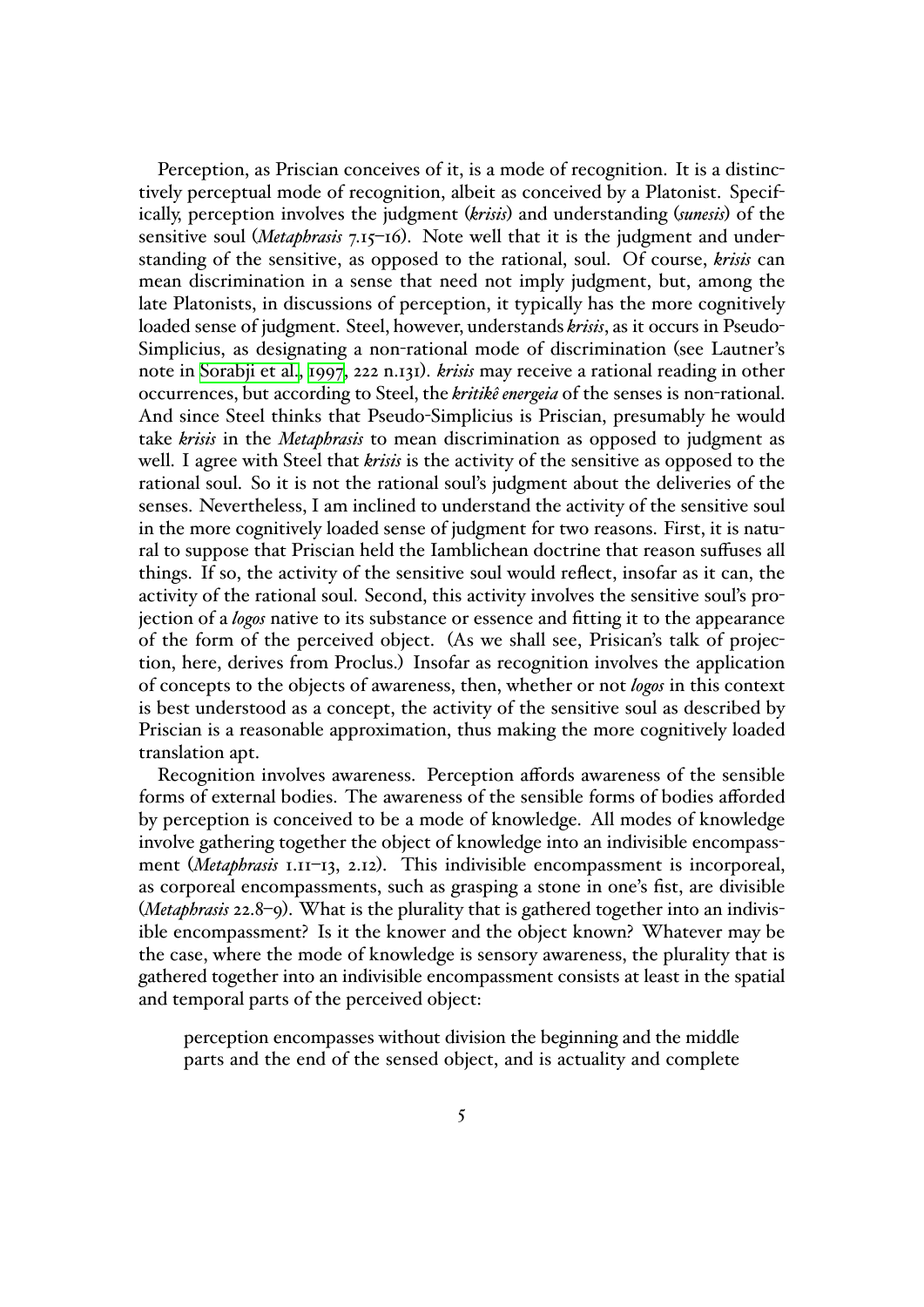awareness and altogether as a whole in the present, and exists directly by way of the form of the sensed object. (Priscian, *Metaphrasis* 2.12–14; Huby in Sorabji et al. 1997)

Sensory awareness thus involves the encompassment of its object as a whole and all at once (compare Plotinus *Ennead* 3.6.18 24–29). If sensory awareness only encompassed its [object part by par](#page-22-1)t and over time, it would be incomplete and never fully actual. But the activity of the sensitive soul manifest in sensory awareness is complete at every moment, fully actual, and accords with perfect form.

From this conception of perception as a mode of knowledge and understanding, Priscian draws a conclusion about the activity of the knower and the role it plays in the knower's assimilation to the object known:

It is necessary, then, for that which knows to be in an active state corresponding to the form of the object known, and to have projected before itself the distinguishing mark <*kharaktêr*> of the thing, and this is the becoming like. (Priscian, *Metaphrasis* 1.12–14; Huby in Sorabji et al. 1997, 9)

Specifically, Priscian maintains that the knower must be active in a manner corresponding to the form of the object known. The activity of the [knower co](#page-22-1)nsists in th[e project](#page-22-1)ion before itself of a *logos* native to its substance or essence that is fitted to the form of the object known. In the case of perception, the activity of the sensitive soul corresponds to the form of the object of perception. It does so by projecting before itself a *logos* native to its substance or essence that is fitted to the appearance of the form of the perceived object. However, in contrast with rational modes of knowledge, this activity is only ever occasioned by the affection (*pathêma*) from without of the relevant sense-organ (*Metaphrasis* 1.14–16). The external sensible body is in this way the *causa occasionalis* of its perception (Lautner, 1994, 112).

So the sensitive soul becomes like the perceived object actually is, in the sense that it does, in a manner that contrasts with the passive reception of an im[pression.](#page-22-11) [The](#page-22-11) process by which perception is perfected and so becomes like the perceived object actually is is complex. At every stage of this complex process, Priscian is keen to emphasize the activity of the sensitive soul to minimize the role of passive affection from without. His principle aim, in his discussion of Theophrastus' *aporia*, is to demonstrate that while perception may be occasioned by the presence of the form and *logos* of an external body, nevertheless, it is the sensitive soul that makes itself like the external form through an activity, aroused from within itself, that corresponds to it. Moreover, in so doing, Priscian takes himself to have resolved Theophrastus' *aporia*.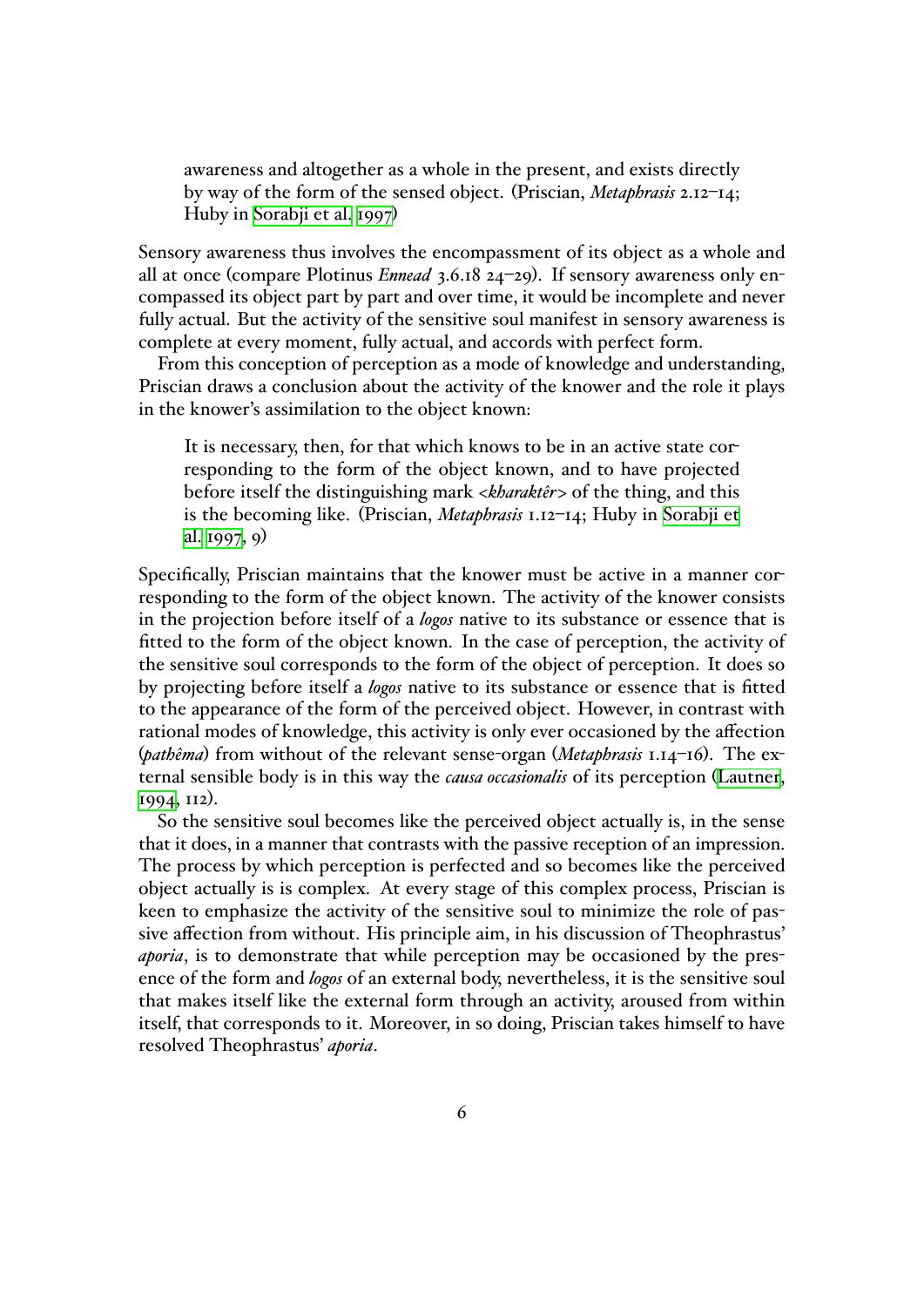### **3 Perception's Progressive Perfection**

On Priscian's account, the sensitive soul is active in three moments in the process of progressive perfection whereby perception formally assimilates to its object. In conceiving of the process as a progressive perfection, Priscian's account approximates a pattern in late Platonist accounts of perception (see Lloyd 1990, 142). The first two moments concern the formal assimilation of the sense-organ to the object of perception. Only in the third moment is perception perfected and the soul made like that object. There is a further contrast. Whereas [the first two](#page-22-12) moments involve the activity of the compound or living being, the third moment involves only the activity of the sensitive soul apart from the body. Finally, unlike a corporeal impression, the external form is never directly received.

The first moment is a moment of reception. In the first moment, what is received in the sense-organ is, not the external form, but its effect, a motion in the sense-organ, though the sense-organ is only affected in the manner in which it is thanks to the activity of the sensitive soul that animates it. The second moment is a moment of refinement. In the second moment, this effect is perfected into a form in the life that inheres in the sense-organ. The perfection of the effect into a vital form is itself the activity of the sensitive soul. The third moment is a moment of recognition. In the third moment, a *logos* native to the substance or essence of the sensitive soul is fitted to the vital form aroused. The sensitive soul becomes like the perceived object actually is in the sense that its activity in this way corresponds to the form of the perceived object.

Though the *logoi* are fitted to forms perfected in the life of the sense-organ, as Priscian emphasizes, it is sensible forms of external bodies that are the objects of sensory awareness and not their effects on our sense-organs:

the objects of sense are outside: for sense-perception is of these and not of the effects in the sense-organs, but together with these it grasps the forms in the <external> bodies. (Priscian, *Metaphrasis*1.24–2.1; Huby in Sorabji et al. 1997, 9)

As we shall see, a dilemma facing the general class of accounts to which Priscian's belongs [puts pressure on t](#page-22-1)he purported objectivity of perception.

#### **3.1 The First Moment**

The first moment is a moment of reception. The first moment, involving the reception of the effect of the external form, is the most passive in the process of progressive perfection. It involves the perceived object acting upon the senseorgan.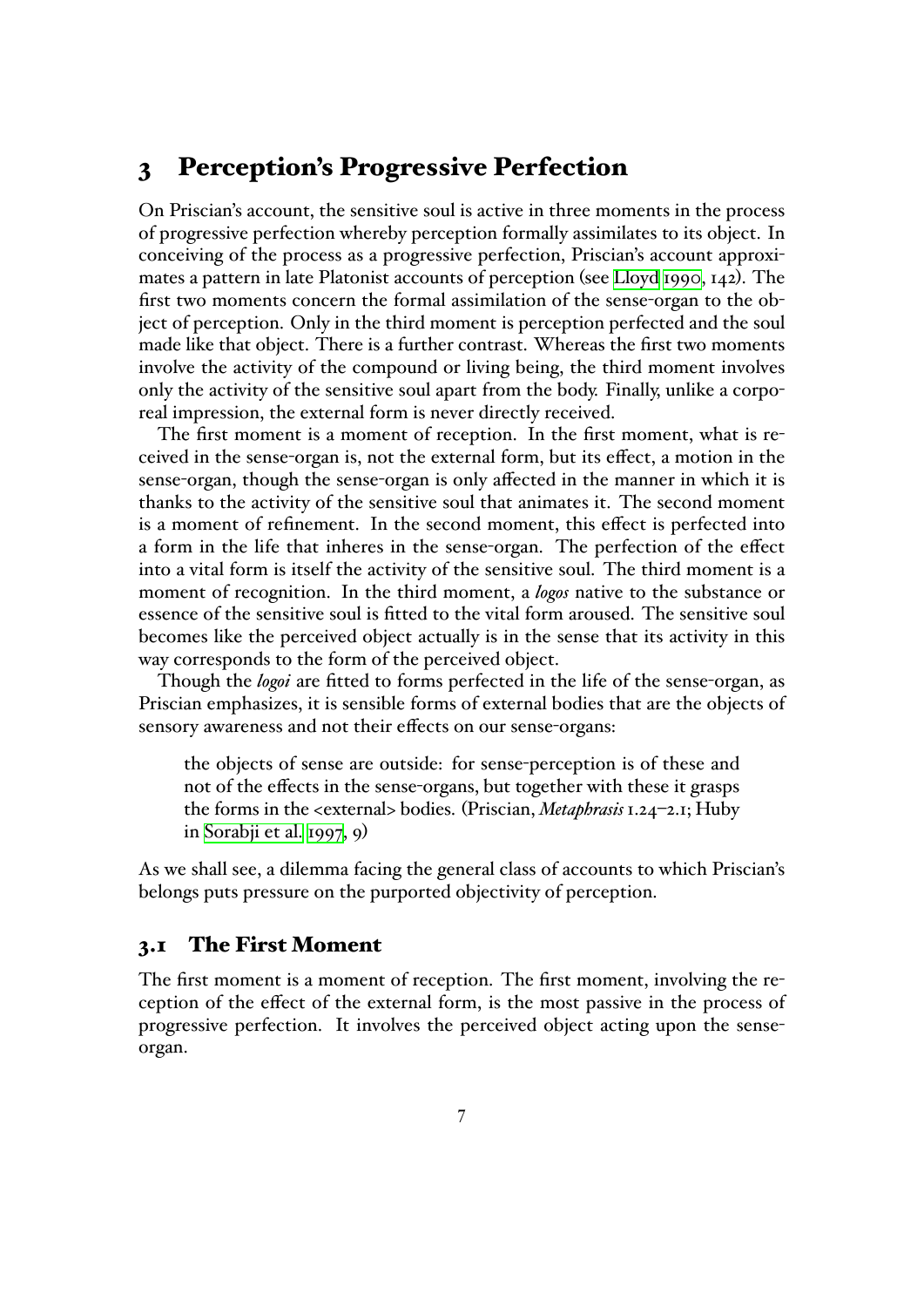According to Priscian, the perceived object acts directly upon the sense-organ. While a medium must be postulated to explain the operation of sight, Priscian departs from the standard Peripatetic account, where the distal object acts indirectly upon the sense-organ by acting directly upon the medium, and the medium, in turn, acting directly upon the sense-organ (on Priscian on the Peripatetic medium see Ganson 2002). Priscian (*Metaphrasis* 12.10–14) evidently shared Plotinus' (*Ennead* 4.5.2 50–55) concern that the medium, so conceived, would screen off the distal object in sense experience. Rather, the medium carries the activity of the distal obj[ect unmi](#page-22-13)xed thus affording the object direct causal access to the sense-organ (*Metaphrasis* [12.20–](#page-22-13)29). The way in which the activity of the perceived object is carried unmixed by the medium is plausibly an interpretation of the *Timaeus* 45bff account of vision. Specifically, Priscian can be understood, here, as explaining the way in which, in the *Timaeus*, the compound body, the continuous unity composed of fiery emanation and external light, passes on the motion of the perceived object to the soul through the eye.

The first moment, while the most passive moment in the process of progressive perfection is, importantly, however, not altogether passive. "It is not like the soulless things that the sense-organs are affected by sense-objects, but as a living body is affected" (Priscian, *Metaphrasis* 2.1–2; Huby in Sorabji et al. 1997, 9–10). Being animated makes a difference to how exactly the sense-organ may be affected. The life that inheres in the eye contributes to the way in which it may be affected from without. A dead eye may be affected from with[out just as much as](#page-22-1) a living eye of a whole and healthy human perceiver. The interior of the dead eye may be illuminated, say, but it would not be affected in the same way as the living eye. It would not be subject, for example, to a pattern of retinal stimulation.

The vital activity of the sense-organ and the object of perception that acts upon it jointly cause an effect received in the sense-organ. Following Theophrastus, Priscian describes this effect as a motion. The motion, the joint effect of the external form and the activity that it aroused in the sense-organ, is a likeness (*homoiôma*) of the sensible form of the external body. This likeness constitutes an *emphasis* of the form of the perceived object. *Emphasis* can mean appearance or reflection or even an appearance in a reflection. Huby in Sorabji et al. (1997, 51 n.25) translates *emphasis* as "representative image". It does assume a technical significance in Priscian's treatise. And nothing like what we would ordinarily describe as appearance has been achieved in the first moment (p[erhaps only in the s](#page-22-1)econd). Nor is Priscian explaining perception in terms of reflection. So perhaps Huby's non-committal rendering is apt.

Already in the first moment, the most passive moment in the process of progressive perfection, Priscian is keen to emphasize the activity of the sensitive soul and so minimize the role of passive affection from without: "Hence neither is the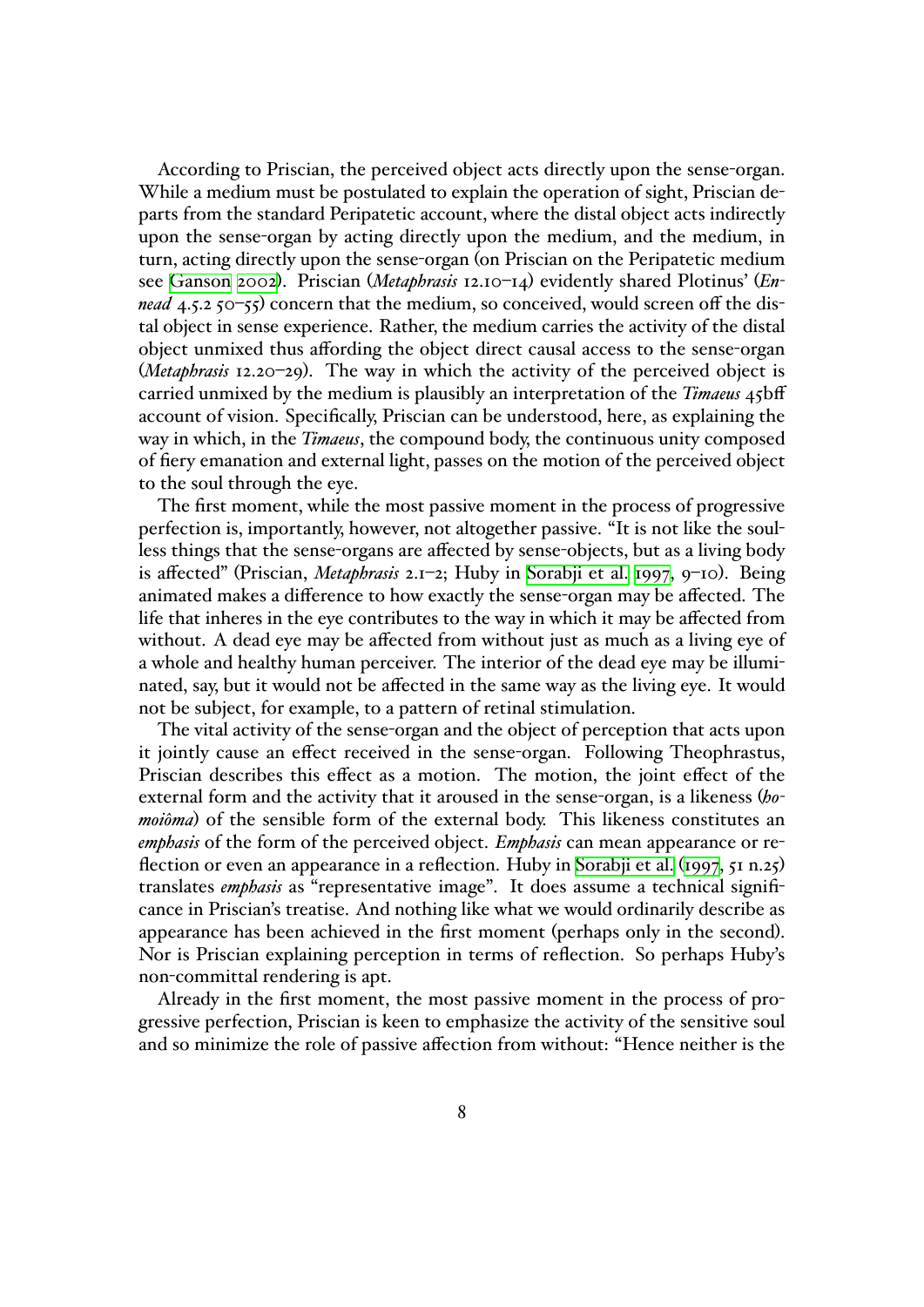whole thing  $\langle$  the motion a passive effect nor is it entirely from outside, but is also by way of <the senses> own activity" (Priscian, *Metaphrasis* 2.4; Huby in Sorabji et al. 1997, 10). Indeed, the joint determinants of the motion in the sense-organ are carefully counterposed:

and it is not the case that it  $\langle$  the sense $\rangle$  is mo[ve](#page-22-1)d first and is active [later,](#page-22-1) but it is not moved at all without at the same time being active. And further it is not active without being moved. (Priscian, *Metaphrais* 2.4–5; Huby in Sorabji et al. 1997, 10)

Priscian evidently conceives of the first moment of the process of progressive perfection as a mode of arousal.

Though not purel[y passive, the rece](#page-22-1)ption of the effect from the perceived object that constitutes its *emphasis* is not yet perception (*Metaphrasis* 2.9–10). Priscian gives three arguments. First, it remains passive rather than wholly active, and it is corporeal, divisible, and extended in time (*Metaphrasis* 2.11). We may conclude that, for Priscian, perception, when perfected, is wholly active, incorporeal, an indivisible encompassment, and does not unfold through time. It encompasses its object as a whole and all at once. Second, Priscian thinks that the sense-organ may be affected in this way by the sense object and yet the perceiver not be aware of it, as when they are asleep or awake and distracted (*Metaphrasis* 2.16–17; compare Plotinus *Ennead* 1.4.10). Finally, the object of perception is the sensible form of the external body, but Priscian denies that what has been received is a form (*Metaphrasis* 2.19). This last argument is particularly significant. If what has so far been received falls short of being the external form, then since the external form is the object of perception, the object of perception is not passively received. As in modern scientific theories of perception, the proximal stimulant underdetermines the percept. That is why subsequent perfection is needed. These arguments are also relevant to Theophrastus' *aporia* with which we began. If the motion in the sense-organ, which is a likeness of the external body, is not a form, then the sensible form of the external body is not in the likeness, which means that sense-organ, when affected from without, does not take on the form of the external body that acts upon it, thus so far avoiding the first of the two absurd alternatives of Theophrastus' *aporia*.

#### **3.2 The Second Moment**

If the first moment was a moment of reception, albeit mediated by vital activity, the second moment is a moment of refinement. The object of perception is the sensible form of the external body. But what has been received is, at best, a corporeal likeness. So the presentation of this corporeal likeness, the *emphasis* of the perceived object, is perfected into a form by the life and activity of the sense-organ as animated by the sensitive soul. Prisician emphasizes that the perfected form is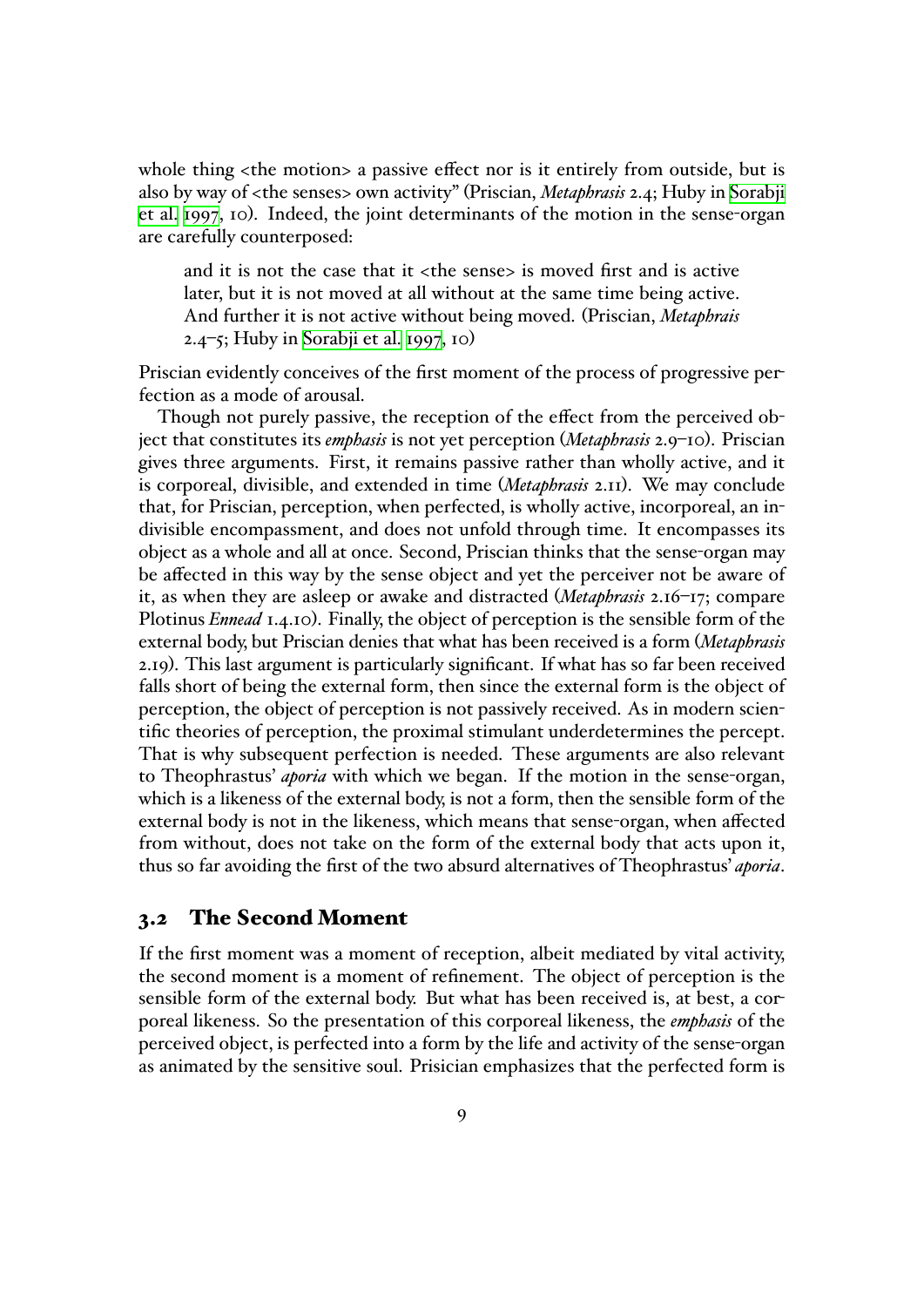in the life of the sense-organ and consists in its activity: "But obviously the form by which sense-perception occurs is indeed in life, in that which consists in activity" (*Metaphrasis* 2.23–24; Huby in Sorabji et al. 1997, 10). Nevertheless, this activity that constitutes the perfected form remains divided about the sense-organ (*Metaphrasis* 2.27-28).

How does this second mo[ment fare with Th](#page-22-1)eophrastus' *aporia*? The second moment, like the first, concerns the sense-organ's formal assimilation to the object of perception, as opposed to perception's formal assimilation. That occurs only in the third, terminal, moment of the process. Recall, the absurd alternative to be avoided is that the sense-organ takes on the perceived form such that the eye becomes white in seeing white things. If the likeness constituted by the motion in the sense-organ is perfected into a form in the life of that organ, then how is this absurd alternative avoided? The sensible form in the external body inheres in that body. It is a modification of that body and an affection. In contrast, the form perfected in the life of the sense-organ consists in its activity. So the perfected vital form is not a modification or affection the way the external form is. So the first of Theophrastus' absurd alternatives is avoided since in seeing a white thing, the eye does not, in this way, become white.

The arousal of vital form in the sense-organ might reasonably be described as a sensory appearance. At any rate, the sensitive soul's act of recognition that constitutes perception involves the fitting of a projected *logos* to the vital form aroused. And that is a reasonable approximation of applying a concept to what appears in perceptual experience. (I do not say that *logos* means concept, only that they are in some ways analogous. *Logos* is, in this context, best understood as intermediary between the immanent sensible form and the the transcendental form of which it is an image.) Awareness of the object of appearance, however, only supervenes with the act of recognition involving the projection of *logoi*. There is an interesting textual detail in Priscian's explanation of this. The perfected form, constituted by the vital activity of the sense-organ, is "divided up around bodies and does not revert" (see Huby in Sorabji et al. 1997, 51 n.31). Perception has already been described as an indivisible encompassment. We now learn that this is accomplished through an act of reversion (*epistrophê*), a kind of wholly folding within oneself (on reversion see Dodds 1[963, 212–223,](#page-22-1) [Lloyd](#page-22-1) 1990, 126-30; on reversion and sensory awareness see Lautner  $1994$ ). This provides an additional reason for the incorporeal character of the indivisible encompassment. Only that which is separate from bodies may revert (*Met[aphra](#page-21-2)sis* 22.5–6[\). Proclus pr](#page-22-12)ovides the argument in his demonstration of pro[position 15 of](#page-22-11) *Elementatio Theologica*: "All that is capable of reverting upon itself is incorporeal":

That which reverts upon anything is conjoined with that upon which it reverts: hence it is evident that every part of a body reverted upon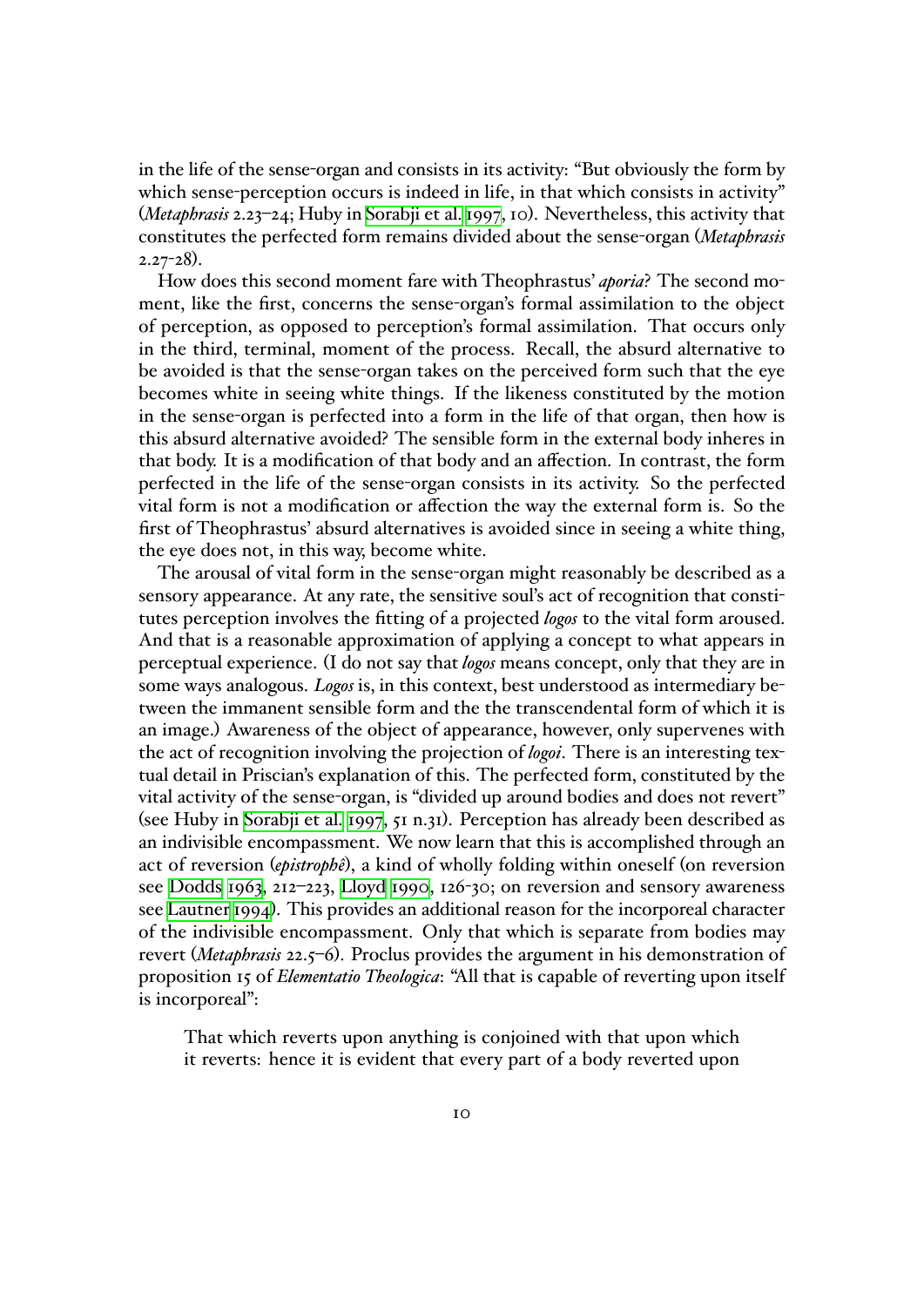itself must be conjoined with every other part—since self-reversion is precisely the case in which the reverted subject and that upon which is has reverted become identical. But this is impossible for a body, and universally for any divisible substance: for the whole of a divisible substance cannot be conjoined with the whole of itself, because of the separation of its parts, which occupy different positions in space. (Proclus, *Elements of Theology* 15; Dodds 1963, 18–19)

So if the indivisible encompassment is accomplished through the sensitive soul's reversion, then this must be an incor[poreal activi](#page-21-2)ty.

#### **3.3 The Third Moment**

If the first two moments concern the formal assimilation of the sense-organ to the object of perception, the third and final moment concerns the formal assimilation of perception to its object. If the first moment was a moment of reception, and the second a moment of refinement, the third moment is a moment of recognition. In it, the sensitive soul projects before itself a *logos* native to its substance or essence and fits it to the vital form aroused. This is the act of recognition by which judgment (*krisis*) and understanding (*sunesis*) occur (*Metaphrasis* 7.15–16).

The *logos* fitted to the vital form is "received beforehand by the soul" (*Metaphrasis* 2.29; Huby in Sorabji et al. 1997, 10). It is part of the substance or essence (*ousiôdês*) of the sensitive soul (*Metaphrasis* 3.11). Part of the point of these claims is to contrast Priscian's rationalist epistemology with empiricist alternatives. In no sense is an idea of the fo[rm derived from i](#page-22-1)ts sensory presentation. The soul already contains within itself the *logos* fitted to the vital form.

The *logos* subsists in the soul and not the body (*Metaphrasis* 2.34) and thus "lives even of itself and is not only of the compound <of body and soul>" (*Metaphrasis* 2.29–30; Huby in Sorabji et al. 1997, 10). This provides the basis of a contrast with the first two moments. The activity of the life of the sense-organ belongs to the compound as is evidenced by the fact that it is divided about the body. The activity of the *logos*, how[ever, pertains solel](#page-22-1)y to soul apart from the body. This is why it is active undividedly (*Metaphrasis* 2.31).

Priscian goes onto link the undivided activity of the *logos* with its being "cognitive of the objects of sense" (*Metaphrasis* 2.33; Huby in Sorabji et al. 1997, 10). The *logos*, though numerically one, is, by nature, a kind of generality. Though one it comprehends the many (*Metaphrasis* 2.35–3.1). Thus the *logos* of white fits each of the particular whites that we may perceive, and in perc[eiving each of](#page-22-1) [them](#page-22-1), the same *logos* is fitted to the vital form aroused (*Metaphrasis* 3.2–3). Insofar as the conceptual is a kind of generality, predicated of many things (*De interpretatione* 7.17a 37–8), said of them but not in them (*Categoriae* 2.1a 20–1b 9), Priscian's claim, here, befits the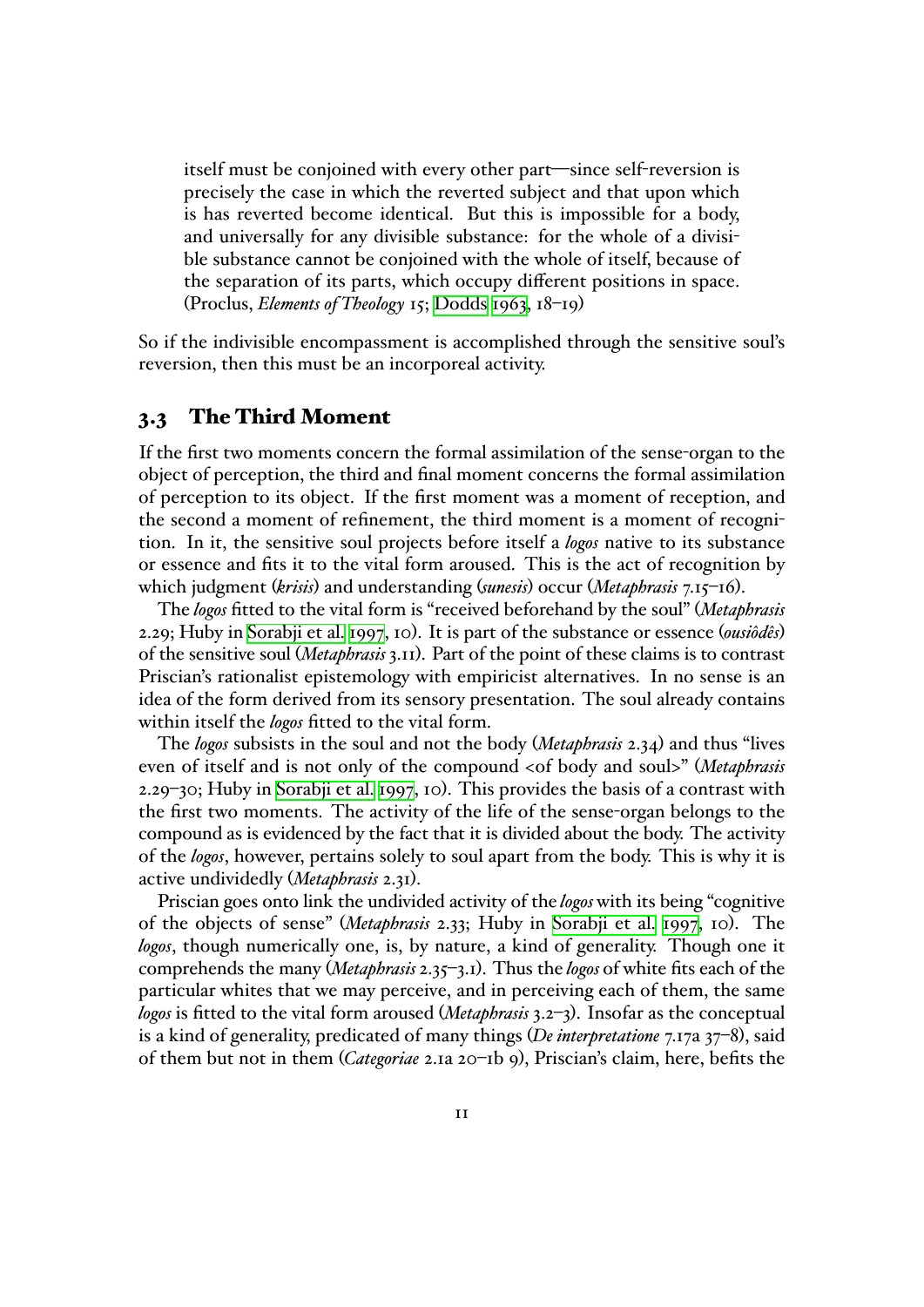quasi-conceptual character of *logoi* as he conceives of them. It is the undivided activity of the *logos* that results in the incorporeal indivisible encompassment:

for that which is aware is the *logos*, and the synthesis connected with the sensitive soul, and the gathering together into the indivisible in the hypostasis separate from bodies. (*Metaphrasis* 3. 6–8; ; Huby in Sorabji et al. 1997, 11)

Again the plurality which is synthesized and gathered together into the indivisible are the spatial and temporal parts of the sensed object. Perce[ption aff](#page-22-1)ords aware[ness of its](#page-22-1) object as a whole and all at once.

What is the connection, if any, between the *logos* of the object of perception and the projected *logos*? The matter is unclear. A tentative answer, however, may be found by beginning with another question. How does the *logos* white, native to the substance or essence of the sensitive soul, unite all the particular white things such that this one *logos*, given its nature as a generality, applies equally to all? Perhaps by picking out the *logos* of white things, the intelligible principle that explains the occurence of their sensible form.

Perception is perfected by the projection of a *logos* that is fitted to the vital form akin to it and that is itself a likeness of the external form (*Metaphrasis* 3.3–6). This claim has several elements. These elements include (1) the projection of the *logos*, (2) the *logos* being akin to the vital form, (3) the *logos* fitting the vital form, (4) and the fact that the vital form is a likeness of the external form. It will be useful to discuss these elements individually.

How are we to understand the projection of the *logos* involved in sensory awareness consistent with it being an act of reversion? If projection (*probolê*) is a kind of procession (*proodos*), then it is a going out. But reversion (*epistrophê*) is a turning in that contrasts with procession (procession and reversion may, of course, may be simultaneous or at least co-eternal). On the face of it, then, the imagery suggests activities with conflicting directions. The difficulty is avoided if projection is not invariably understood to be a kind of procession that contrasts with reversion. Indeed, in the present instance, it is a moment in an act of reversion. (There is a similar usage in Pseudo-Simplicius, *In de anima* 20.35–21.2, see Lautner's note in Urmson and Lautner 2013, 164–165 n.94.) The *logoi* subsist in the substance or essence of the sensitive soul. When they are projected, they are projected before the sensitive soul. Projection, here, is understood to be a kind of setting before th[e mind. \(In this way, Prisc](#page-23-1)ian's use, in this context, of *probolê* approximates a central aspect of Augustine's use of *intentio*, O'Daly 1987, 84–87.) An aspect of the sensitive soul's substance or essence thus becomes an object of its contemplation. And the sensitive's soul's contemplating an aspect of its own substance or essence might reasonably be described as an act of [reversion.](#page-22-14)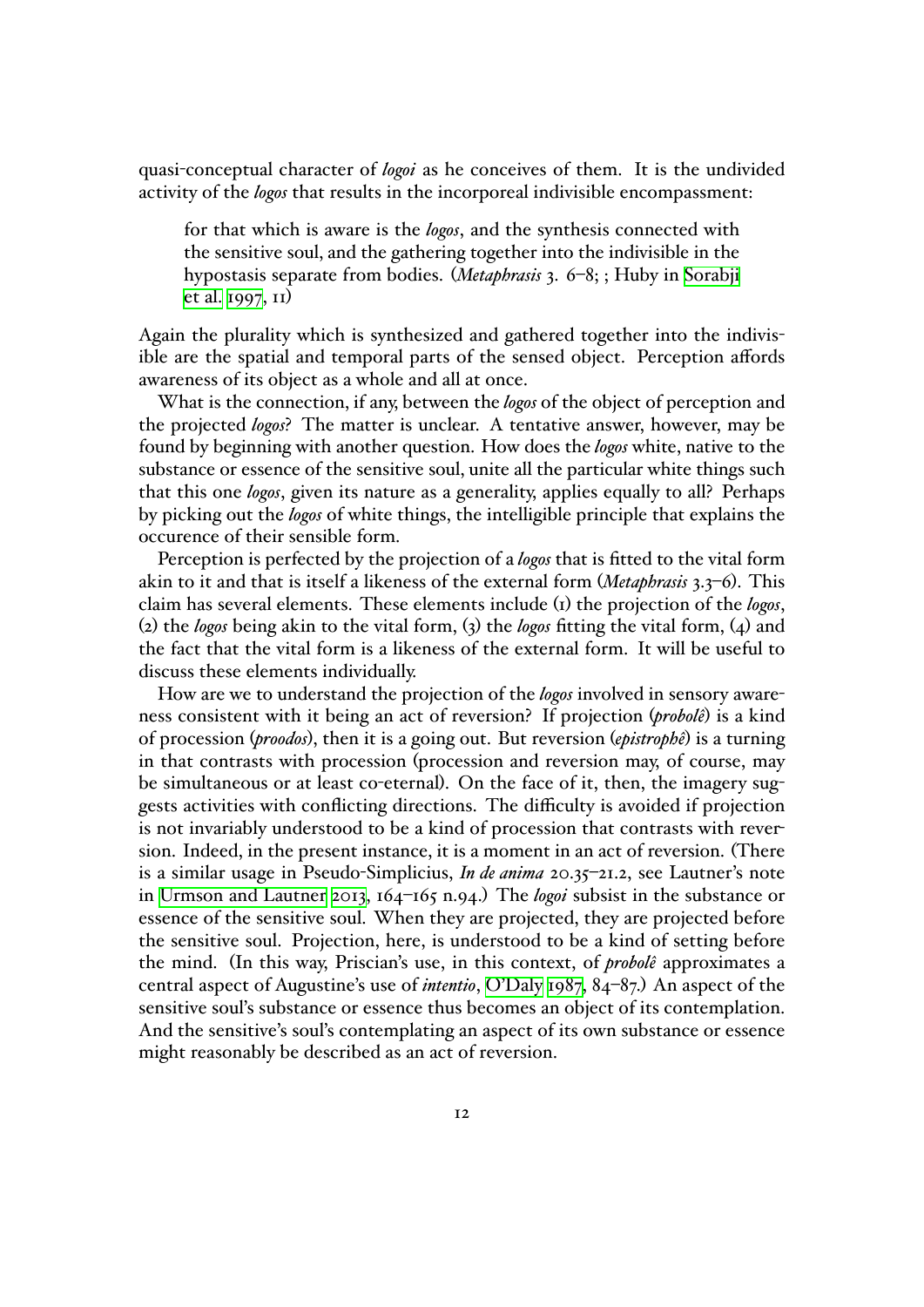Priscian's talk of projection derives from Proclus' refinement of a Meno-style epistemology in, *inter alia*, his Euclid commentary (see Steel 1997, for discussion). The soul contains the *logoi* of all things (proposition 194 of *Elementatio Theologica*, though this doctrine has an earlier provenance, see, for example, Iamblichus' characterization of the soul as a *plêrôma logôn* in *De anima* 7, [and Porphy](#page-22-15)ry *Sententiae* 16). The soul possesses the logoi of all things because it is an image of the intellect that contains the forms of all things (*In primum Euclidis elementorum librum commnetarii* 16). Though to possess *logoi* is to engage in cognitive activity (see Steel 1997, section 4), the *logoi* internal to the soul are only articulated in an act where the *logoi* are projected onto the imagination. (Think of a geometer working out a diagrammatic proof in imagination.) Priscian's innovation, in adapting th[is account](#page-22-15) to perception, is to reconceive the projection of the *logoi* onto the screen of the imagination as a projection onto the sensorium, understood as the vital form arroused by the sensory object's effect on the sense organ.

The *logos*, though distinct, is akin to the vital form aroused. Recall *logoi* are intermediate between the immanent sensible form and the transcendental form. So the logos of white is an image of the form of whiteness and is distinguished from the whiteness immanent in a sensible body. Though distinct, the *logos* may be said to be akin to the immanent sensible form that it applies to in that it has the distinguishing marks of that form (*Metaphrasis* 1.14). These make the *logos* applicable to this form, rather than another, with a different character, the sensible form of black, say. That the *logos* is in this way akin to the vital form is a necessary precondition for its fitting.

The projected *logos*, being akin to the vital form that satisfies its distinguishing marks, is fitted to it. And, at least as Priscian conceives of it, the satisfaction of the marks determined by the *logos* by the vital form is a necessary precondition for that *logos* to apply to that form.

There is a small tension in Priscian's language here that is worth observing. Fitting is a corporeal image. That one thing fits another, a square peg fitting into a square hole, say, implies potential resistance. Such resistance is encountered when one attempts to turn the peg in its hole or vainly tries to fit the square peg into a circular hole. But talk of resistance is entirely out of place with respect to the intelligible (see, for example, Plotinus *Ennead* 4.3.26 29–34 discussed below). As we shall see, this is linked with a tension in Priscian's account that arises at this point.

The vital form that the projected *logos* is fitted to is a likeness of the external form. It is, after all, perfected in the life of the sense-organ from the corporeal likeness jointly determined by the vital activity of the sense-organ and the external form. (The likeness is corporeal since it is a motion of the sense organ and is divided about the body. Recall, too, that the likeness is distinct from the external form, so there is no implication of the sense organ taking on the external form.)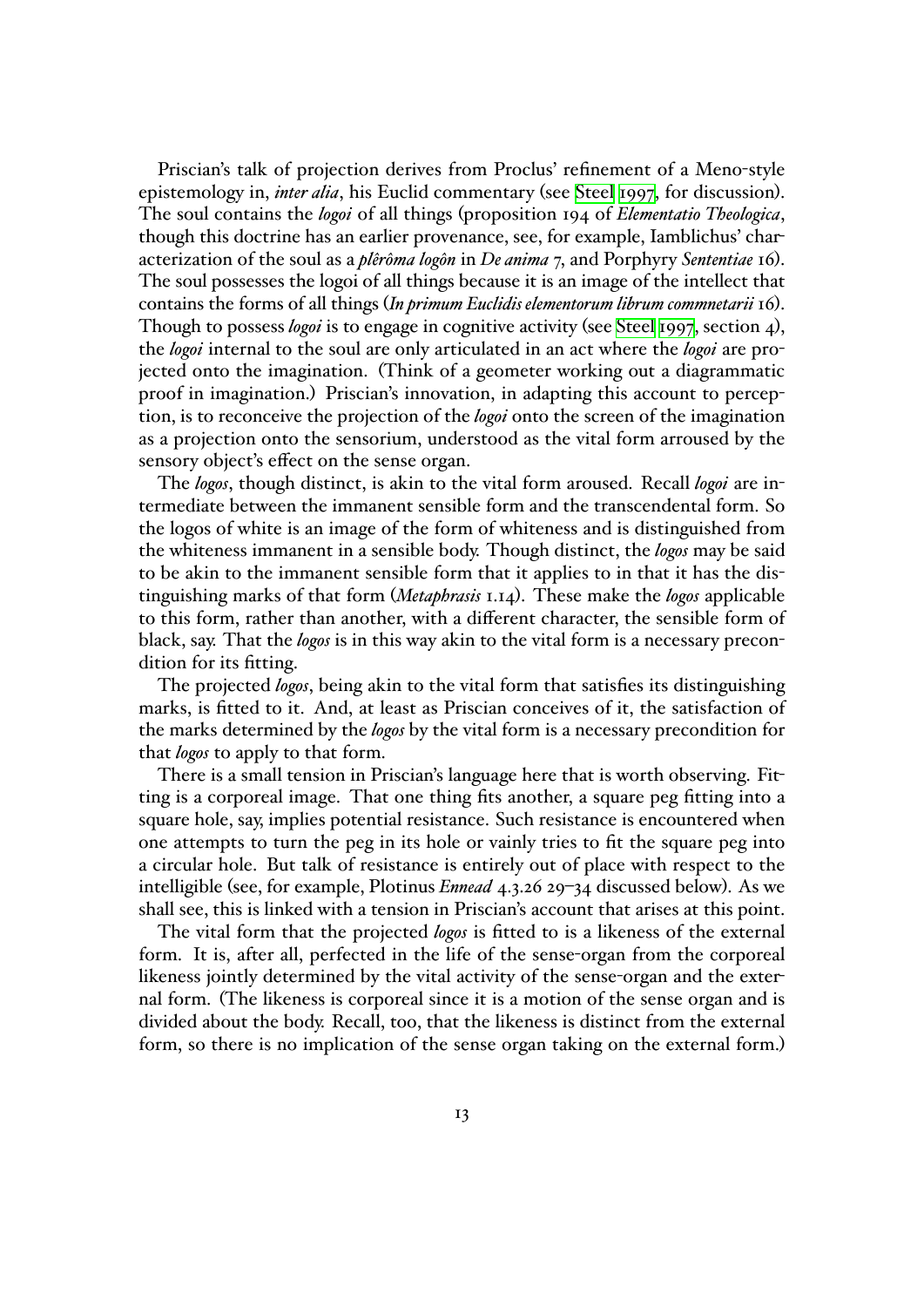This is relevant to Priscian's earlier insistence that the external form, and not the perceiver's body, is the object of sensory awareness (*Metaphrasis* 1.24–2.1). If fitting the *logos* to the vital form afforded awareness merely of that form, then what we would have would at best be an account of bodily sensation. For, recall, the perfected form consists in vital activity divided around the sense-organ. To be aware of such activity is to be aware of goings-on in the compound or living being. However, Priscian aims to account for perception, not bodily sensation. And the fact that the vital form perfected from the corporeal likeness retains the likeness of the external form is perhaps relevant here. The sensitive soul comes to be aware of the external form by fitting a *logos* to the vital form which is a likeness and sign of that external form. The vital form thus plays a role akin to the role played by *phantasma* in Aristotle's account of memory (*De memoria et reminiscentia* 450*<sup>a</sup>* 25–451*<sup>a</sup>* 1).

So the perceiver is aware of the external form by their sensitive soul projecting before itself a *logos* native to its substance or essence and fitting this *logos* to a vital form that is a likeness and sign of the external form. In understanding sensory awareness as a mode of reversion, Priscian remarkably provides an account of perception on the model of self-knowledge (on reversion and self-knowledge see Lautner 1994). The soul is the cause of its knowledge since it constructs within itself a likeness of sensible things, occasioned by their presence, and it does so because it contains within itself the likeness of all things. Can the objectivity of [perception be](#page-22-11) sustained on this basis?

Before turning to that question, consider first how the third and final moment fares with respect to Theophrastus' *aporia*. As the third moment concerns the formal assimilation of perception to its object, the absurd alternative to be avoided is the one Crathorn embraced, that the soul takes on the sensible form of the external body. The sense in which the sensitive soul becomes like the perceived body is by engaging in activity that corresponds to its sensible form, namely, in the projection before itself of a *logos* that fits that form. But the sensible form in the external body inheres in that body. It is a modification of that body and an affection. In contrast, the likeness in the sensitive soul consists in its activity. So perception's formal assimilation is not a modification or affection the way the external form is. And so the second of Theophrastus' absurd alternatives is avoided thus completing Prisican's resolution of Theophrastus' *aporia*. At each of the moments in the process of progressive perfection, Theophrastus' absurd alternatives are avoided by an application of Aristotle's distinction between *kinêsis* and *energeia* (*De anima* 2.5), at least as Priscian understands that distinction. That is to say, according to Priscian, Theophrastus' absurd alternatives only follow if the formal assimilation is understood as a kind of *kinêsis*, a modification or affection. But the formal assimilation involved in perception is more aptly understood as kind of activity, *energeia*, that corresponds to the perceived body's sensible form.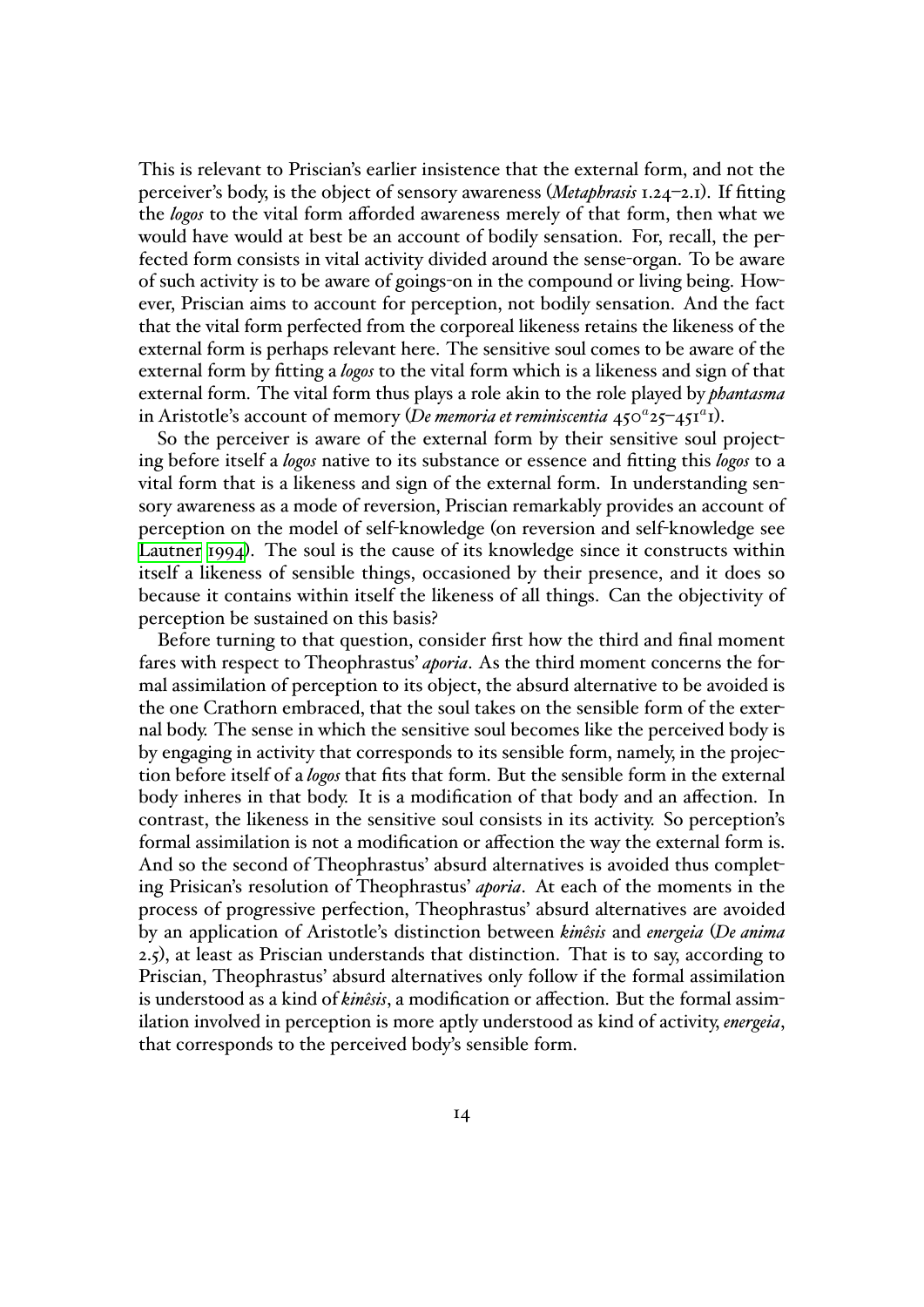## **4 The Dilemma**

That the soul contains within itself the *logoi* of all things allows Priscian to understand sensory awareness as a mode of reversion, where the sensitive soul makes within itself a likeness of the external body. Can the objectivity of perception be sustained on this basis? We gain insight into the explanatory structure of Prisican's account, and the potential limits of the general class of accounts to which it belongs, by considering two related problems. The first problem is raised by Plotinus in *Ennead* 3.6 and concerns whether perception so much as could have a content if it is not externally determined. The second problem, raised by Aquinas in *Quaestiones disputatae de veritate* 10.6, grants that the content of perception could not be externally determined and concludes that if perception has a determinate content, it must be internally determined. Together, these problems constitute the following dilemma facing the general class of accounts to which Priscian's belongs, namely, those where the soul makes within itself a likeness of an external body. If perception is not an affection, then it is not determined by the object of perception acting upon the sense-organ. But if perception is not determined by the object of perception, then either it lacks a determinate content, or if it has a determinate content, then it is internally determined. But if perception lacks a determinate content, then it involves the objective presentation of no object. And if it has an internally determined content, then there is no natural guarantee that the likeness that the soul makes within itself corresponds to anything external.

#### **4.1 Plotinus**

Plotinus inaugurates *Ennead* 3.6 with an *aporia*:

We stated that sense perceptions were not affections <*pathê*>, but activities <*energeias*> and judgments to do with impressions <*pathêmata*>; affections are to do with something other than the soul—let us say body of such-and-such a kind—while the judgment is to do with the soul; it is not an affection, for if it were, we would need another judgment on it, and we would be involved in an infinite regress. Nevertheless we were faced with a problem here too—whether the judgment *qua* judgment contained nothing of what was judged. True; if it were to take on some imprint <*tupon*>, then it has been affected—although one could say even of the so-called imprints that they are made in a way quite different from what has been supposed, such as is found in thoughts, which are also activities able to discern without being affected in any way. (Plotinus, Ennead 3.6.1 1–14; Fleet 1995, 3)

The passage clearly refers to an earlier discussion for which, unfortunately, there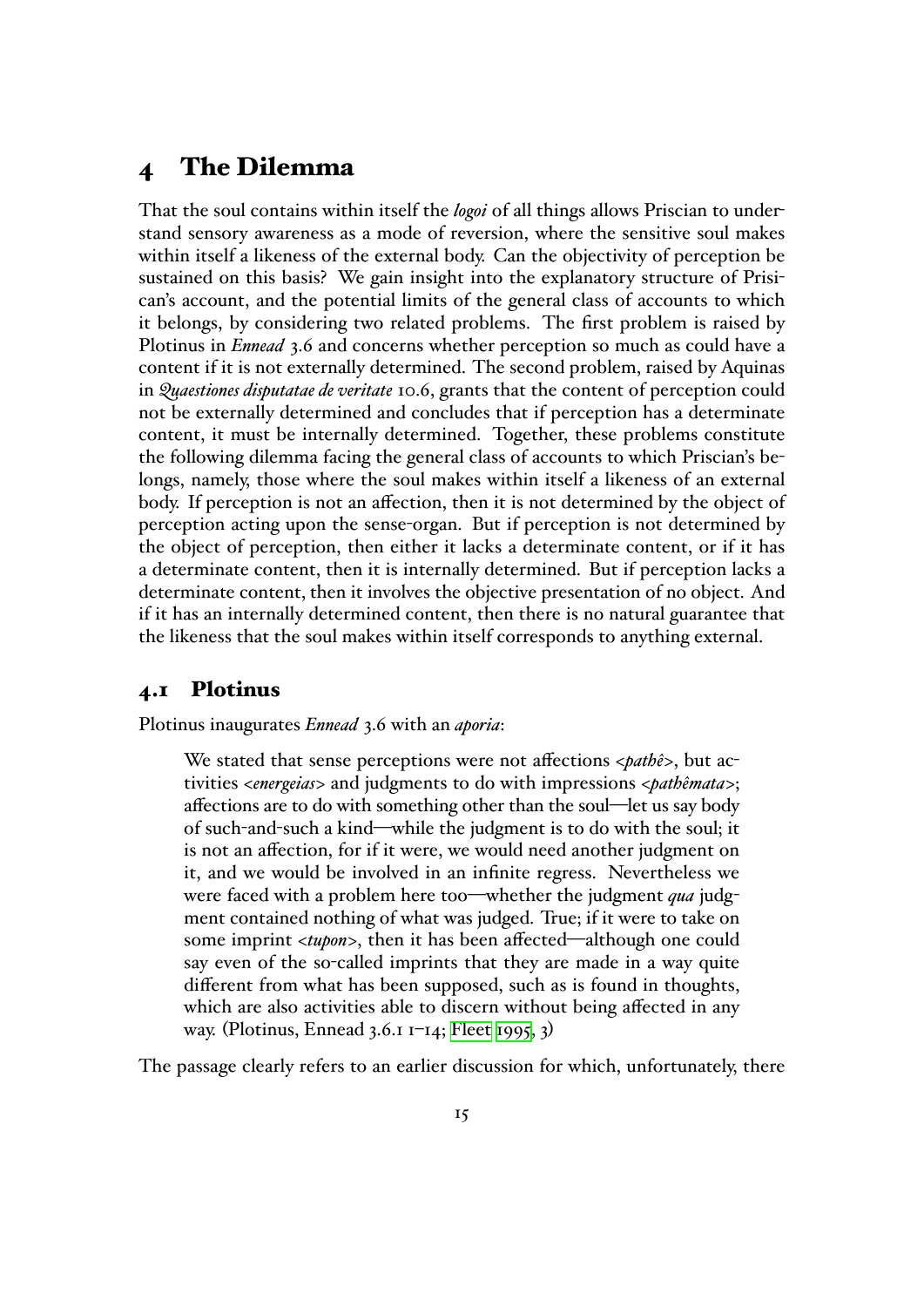is no surviving record. Since the matter has been previously discussed, Plotinus does not dwell on the details, and the inaugural *aporia* serves merely as a device to introduce the principle theme of the treatise, the impassivity of the soul. (While the distinction between judgment and affection and the "dematerialized" notion of impression, as Dillon and Blumenthal 2015, 292 describe it, can be found elsewhere, they are linked with neither the regress argument nor the *aporia*.)

Whereas bodies are subject to affection, the soul is not, and its activities, such as judgment, [must be understood as distin](#page-21-3)ct from affections. Plotinus and many late Platonists accept Aristotle's distinction between *kinêsis* and *energeia*, if not always as he understands it. While Plotinus expresses doubts about that distinction in *Ennead* 6.1–3, he presupposes it *Ennead* 3.6. If Plotinus is being consistent, then he could not be understood as rejecting the very distinction in the sixth *Ennead* but only an understanding of it (on the difference between Aristotle's understanding of perceptual *energeia* and Plotinus' see Emilsson 1988, chapter 7). And many late Platonists accept the distinction, on some understanding of it, even if they sometimes ungenerously disavow the attribution, as when Iamblichus complains that Aristotle fails to observe the distincti[on between mo](#page-21-4)tions in the category of change and motions in the category of life (*De anima* 1; see Finamore and Dillon 2002, 76–77 for discussion).

Sense-perceptions are not affections but activities and judgments having to do with impressions. Like Priscian after him, Plotinus mainta[ins that it is external](#page-22-2) [bodie](#page-22-2)s and their sensible forms that are the objects of perception and not their effects on our sense-organs. Thus according to Fleet (1995, 73), "the judgment is not about what the impression *is*, but what is *of*" (see also Emilsson 1988, 75 n.28; for a similar ambiguity in a parallel context in Augustine see Brittain 2002). If the judgment were merely about what the impressi[on is,](#page-22-16) i[t cou](#page-22-16)ld at best account for bodily sensation, not perception.

The passage connects with the general class of accounts [to](#page-21-4) [which](#page-21-5) [P](#page-21-4)[risci](#page-21-5)an's belongs in the following way. Suppose that perception is, or at least involves, a mode of formal assimilation so that it becomes like, in some sense, the perceived object actually is. Since perceptions are not affections, the perceived object is not the efficient cause of the perception becoming like. So if perception involves formal assimilation, then the perception is made like the perceived object actually is by the activity of the sensitive soul. But that just is the distinctive claim of the general class of accounts.

The denial that perceptions are affections occasions the *aporia*. Since that denial is common to the general class of accounts to which Priscian's belongs, the *aporia* pertains to them generally. If perceptions are not affections, then they are not the effects of external corporeal form, and this raises a question about their very content that potentially undermines their purported objectivity. If percep-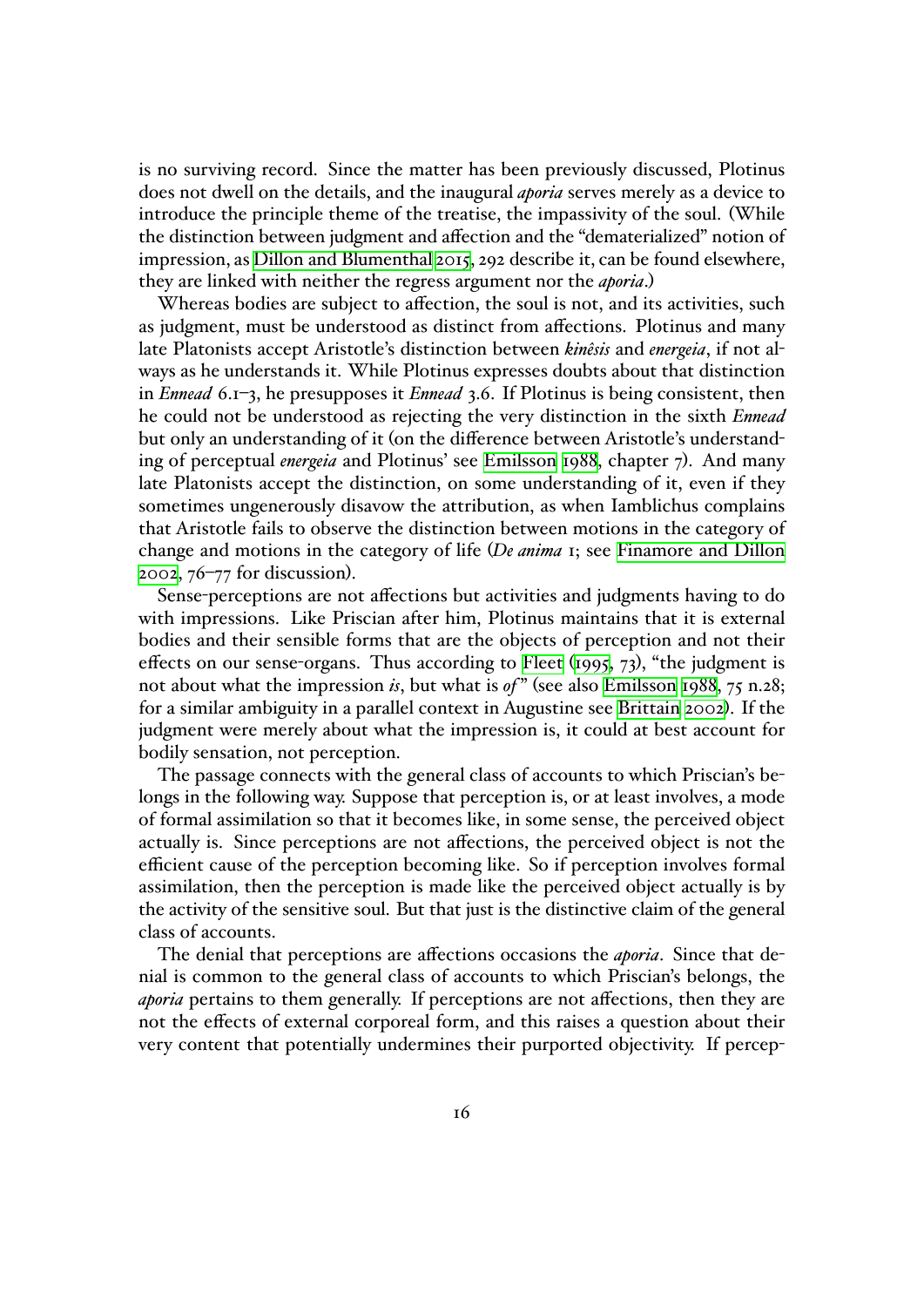tions are not affections but activities and judgments to do with impressions, then a question arises whether such judgments contained nothing of what was judged. For consider the content of a corporeal impression (here understood as *tupos*), such as the impression made upon wax by a seal (*Theaetetus* 194c–195a) or a signet ring (*De anima* 2.12 424<sup>*a*</sup> 18–23). The wax has in it the form impressed upon it by the seal. In contrast, a judgment, being an activity and not an affection, does not have in it a form impressed upon it by an external body. So how can it have a content or subject matter? The sensible form of the external body is meant to be the object of sensory awareness and so the subject matter of the judgment. But if judgment is not an affection and so has nothing in it of what is judged, then how is it a judgment at all?

Plotinus responds to the *aporia* by pressing an analogy between perception and thought. In the cognitive domain, we may speak of impressions, if we like, but we must not understand them on the model of corporeal impressions. Specifically, corporeal impressions are affections, whereas cognitive impressions are activities. I take it that the reason it remains apt to speak of cognitive impressions is that, like their corporeal counterparts, cognitive impressions formally assimilate to what they are an impression of. The claim, then, is that the *aporia* only arises on the assumption that cognitive impressions have their contents the way that corporeal impressions do, through affection. Plotinus elaborates on the "dematerialized" conception of cognitive impressions in *Problems Concerning the Soul* (see also *Ennead* 1.1.7 9ff):

But first of all one would object that the impressions are not things with magnitude, nor are they like sealings, or resistances to pressure, or the making of impressions, because there is no pressing down, not even as in wax, but the way it happens is like intellection, even in the case of sense-objects; while in the case of intellections, on the other hand, what could on mean by resistance to pressure? And what need is there of a body or a bodily quality which goes along with it? (Plotinus, *Ennead* 4.3.26 29–34; Dillon and Blumenthal 2015, 101)

Again cognitive impressions differ from corporeal impressions in not being affections—"there is no pressing down". And again we have the analogy between perception and thought. But [not much by way of further e](#page-21-3)laboration.

The *aporia* calls into question the very content of perception and so threatens its objectivity. It began with the claim that perception is not an affection caused by an external corporeal form. This claim may reasonably be generalized in the following manner—that the sensible form of the external body is explanatorily irrelevant to perception's formal assimilation to its object. So generalized, the problem becomes one of understanding how something explanatorily irrelevant to the character of perception could so much as be the object of its formal assimilation.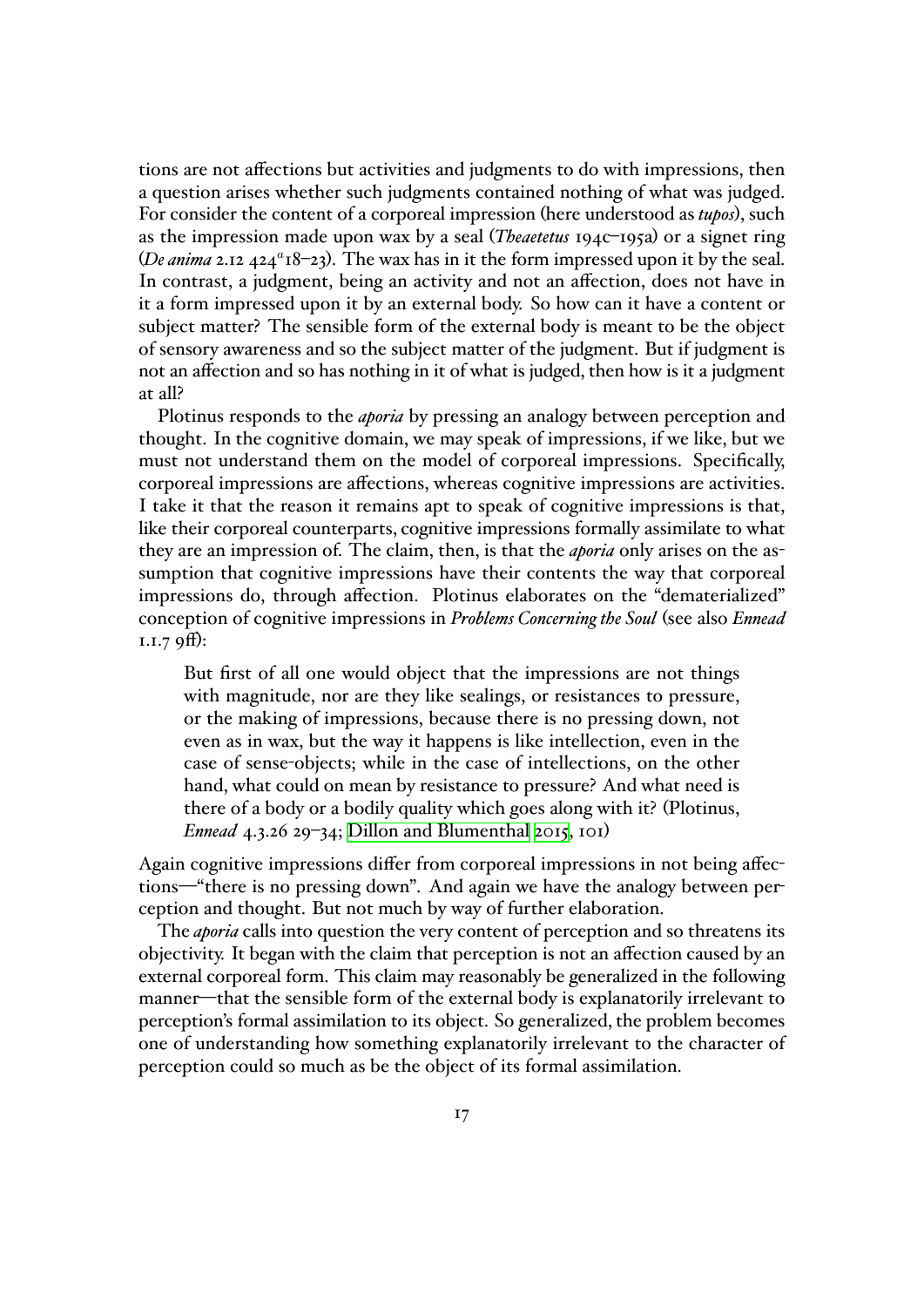#### **4.2 Aquinas**

Before considering how Priscian would address this problem, let us first consider a distinct, if related, problem raised by Aquinas. Aquinas' principle target is Augustine (compare, for example, the accounts of perception in *De quantitate animae* and *De musica*, see Colleran 1949, 208–210, n.73). Though Aquinas is clearly targeting Augustine, his discussion is couched in general terms, and he is explicitly criticizing a general class of views to which Augustine's (and Priscian's) belong:

Other propo[nents … said th](#page-21-6)at the soul is the cause of its own knowledge. For it does not receive knowledge from sensible things as if likenesses of things somehow reached the soul because of the activity of sensible things, but the soul itself, in the presence of sensible things, constructs in itself the likenesses of sensible things. But this statement does not seem altogether reasonable. For no agent acts except in so far as it is in act. Thus, if the soul formed the likenesses of all things in itself, it would be necessary for the soul to have those likenesses of things actually within itself. (Aquinas, *Quaestiones disputatae de veritate* 10.6; McGlynn 1953, 24)

The first two lines of this passage clearly characterize the general class of accounts to which Priscian's belongs. And though they are not couched in Priscian's technical vocabu[lary, Priscian hi](#page-22-17)mself would undoubtedly assent to them. Priscian and Aquinas disagree, however, about the reasonableness of such an account. Aquinas begins by drawing out a consequence of any such account so characterized. If the external form is explanatorily irrelevant to the likeness of it in the soul, then it cannot be externally determined. But it is determined. So it must be internally determined. In order for the soul's likeness of the external corporeal form to be internally determined it must somehow already contain within itself that likeness. So the soul must contain beforehand the likeness of the external sensible form. But that, judges Aquinas, is absurd. (Aquinas may be echoing Aristotle's use of *atopon* in *Posterior Analytics* 2.19.) Again, while not couched in Priscian's technical vocabulary, the consequence that Aquinas draws at the very least approximates what Priscian explicitly endorses. And yet Priscian does not judge it to be absurd, at least in the form that he endorses.

We moderns should make an effort to determine the absurdity of this consequence, if it is absurd, and in what sense it is. After all, hasn't Chomsky made nativism scientifically respectable? I am reminded of the conception of perception that was something like the orthodoxy when I was a graduate student. According to it, perception was the tokening of a veridical mental representation that played the appropriate functional role. Notice that the mental representation type must in some sense subsist in the functional system, since that is defined in terms of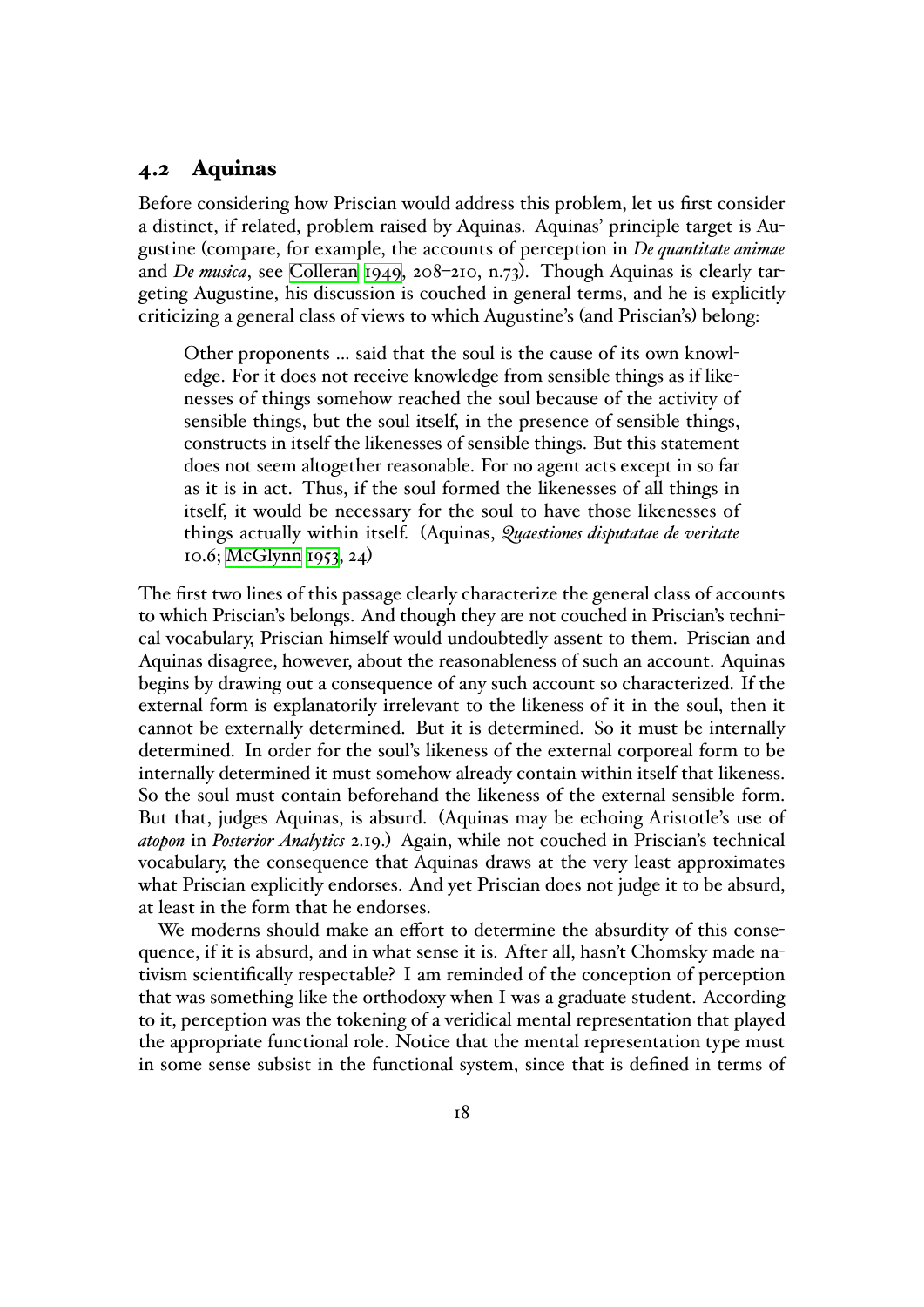its potential configurations, including the tokening of that mental representation. There is an important difference from Priscian's account, and one that Aquinas is sensitive to. On the functionalist conception, the mental representation exists beforehand merely in potentiality. Aquinas, however, is insisting that the internal likeness must be in act: "For no agent acts except in so far as it is in act." And Priscian conceives of the *logoi* as in act as well—for the soul to possess *logoi* is for the soul to engage in the relevant cognitive activity (see Steel 1997, section 2). Indeed, the relevant cognitive activity is, in Peripatetic vocabulary, a first *energeia*, and their subsequent projection a second *energeia* (Aristotle, *De anima* 2.5).

One worry, taking off from this, focuses on the distinc[tive nature](#page-22-15) of the sensitive soul. It is one thing to suppose that the intellect contains within itself everything intelligible, in the sense that intelligible objects subsist in actuality in the intellect (thus making Plotinus' comparison of the intellect with Kronos devouring his divine offspring apt, *Ennead* 5.1.4 8–10, 5.1.7 33-34). It is another thing to suppose that the sensitive soul contains within itself, in the relevant sense, the *logoi* of everything sensible. But that worry is only compelling once we have been offered sufficient grounds for distinguishing the intellect from the sensitive soul in this way. Moreover, there is reason to doubt whether such a distinction can be drawn in the required way in the context of an Iamblichean psychology that conceives of the soul as a mean between the intelligible and the sensible (Iamblichus *De anima* 7, Pseudo-Simplicius *In de anima* 5.39–6.18; for discussion see Steel 1978, Finamore and Dillon 2002, 91–93, and Finamore 2014).

The fundamental worry raised by the consequence that Aquinas judged absurd threatens the objectivity of perception, like Plotinus's *aporia*[, though](#page-22-0) i[n a differ](#page-22-2)[ent way. Bourke,](#page-22-2) in criticizi[ng Augustine's a](#page-22-18)ccount of perception, puts the worry vividly. Like Prisican, Augustine before him endeavoured to understand perception as the activity of the soul occasioned by an external body acting upon the perceiver's sense-organ. Concerning this Bourke (1947, 112) writes: "One of its chief defects lies in its essential subjectivity. There is no natural guarantee that the representations which the soul makes within itself of the extra-mental world do truly correspond with physical events." [Whereas Plot](#page-21-7)inus' *aporia* threatened to undermine the objectivity of perception by calling into question its very content, Aquinas grants that perception has a determinate content but can be understood to call into question whether it corresponds to anything external. The explanatory exclusion of the external form can seem to rule out any such natural guarantee.

Consider further how Aquinas' problem is related to Plotinus'. They are, of course, distinct problems. Plotinus' problem makes no mention of internal likenesses, whereas Aquinas' problem turns on a commitment to internal likenesses. Nevertheless, they are importantly related. Aquinas, in focusing on what is, by his lights, the absurd consequence that the soul contains within itself the likeness of all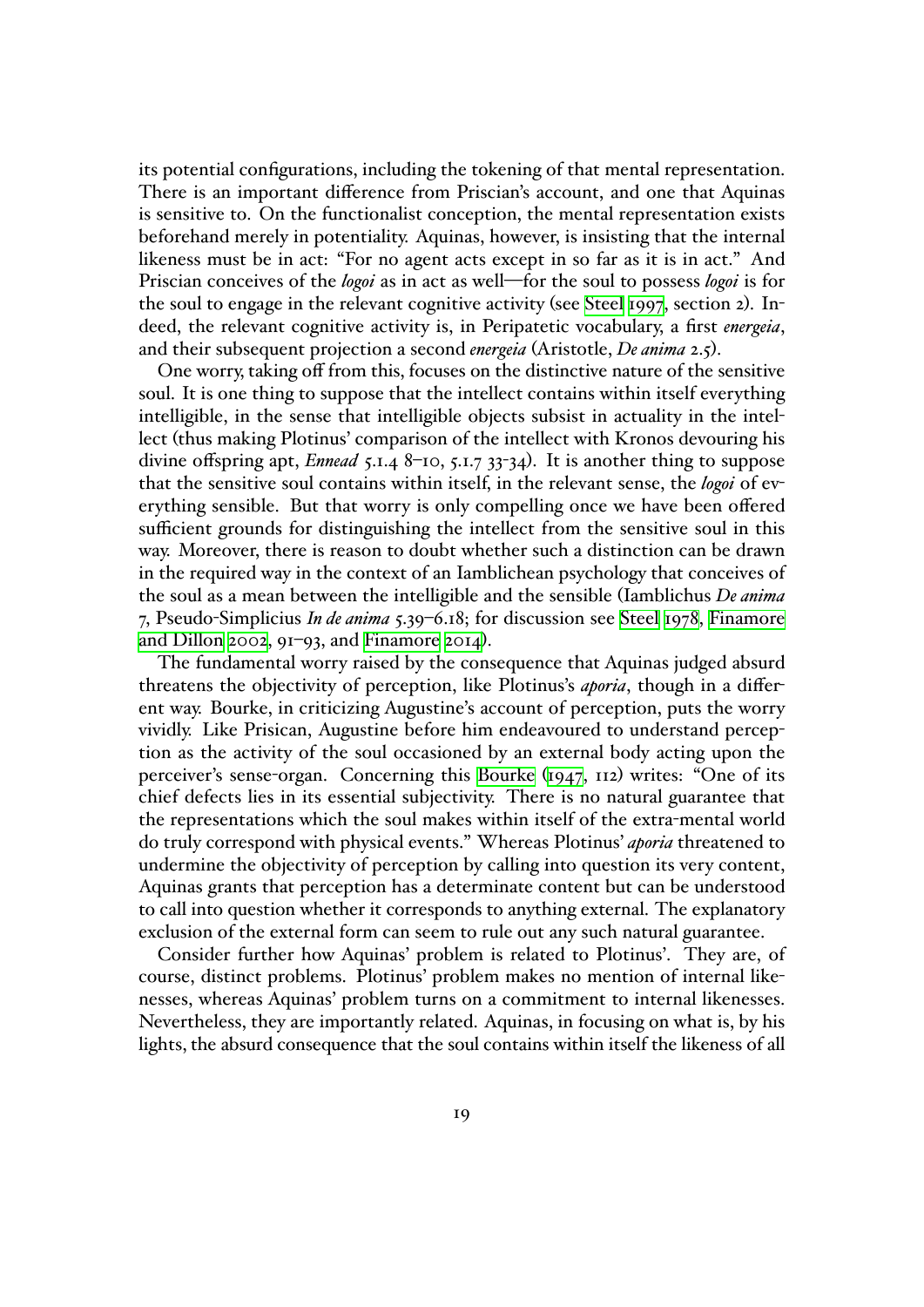things, highlights the way in which, as conceived by the general class of accounts, the external form is explanatorily irrelevant to the character of its perception. But that is what occasioned Plotinus' *aporia*. Together, they constitute a dilemma facing the general class of accounts to which Priscian's belongs. If perception is not an affection, then it is not determined by the object of perception acting upon the sense-organ. But if perception is not determined by the object of perception, then either it lacks a determinate content, or if it has a determinate content, then it is internally determined. But if perception lacks a determinate content, then it involves the objective presentation of no object. And if it has an internally determined content, then there is no natural guarantee that the likeness that the soul makes within itself corresponds to anything external.

#### **4.3 Priscian's Solution?**

How does Prisican's account of perception fare with respect to the dilemma jointly posed by Plotinus and Aquinas?

Priscian and Pseudo-Simplicius clearly opt for the second horn of the dilemma and embrace the conclusion that Aquinas judged absurd. (Psuedo-Simplicius, like Priscian, maintains that perception involves the projection of internal *logoi*, *In de anima* 119.9, which is a second *energeia*, *In de anima* 123.15–19, occasioned by a sensible body acting upon the relevant sense organ, *In de anima* 119.23–25. The parallels between the opening of the *Metaphrasis* and the end of chapter 5 of *In de anima* are particularly striking.) Priscian and Pseudo-Simplicius differ, in this way, from Augustine, who maintains that we cannot conceive of a sensible form without first perceiving it (*De Trinitate* 13.8.14). Priscian accepts that perception has a determinate content, but not in the way that a corporeal impression has a content. To that extent, at least, he is in agreement with Plotinus. Since perception has a determinate content that is not externally determined the way that the content of a corporeal impression is, it must be internally determined. And so, in a sense, it is, on Priscian's account, since the soul contains within its substance or essence the *logoi* projected in sensory awareness. If we bracket a blanket rejection of nativism, the potential problem facing Priscian's account is the problem that Bourke claims is facing Augustine's.

It would seem, however, that Priscian has the resources to provide a reply. It comes in two parts.

First, suppose the *logoi* of bodies determine their sensible forms as was suggested in section 2. *Logoi*, then, have not only cognitive but formative and generative functions. The formative and generative *logoi* in nature and the cognitive *logoi* in the individual soul correspond since they have a common source in the intellect. This sugge[st](#page-1-0)ion, however, is too weak to solve Bourke's challenge. That there will be a *logos* determining the sensible form of a body that corresponds to a *logos* that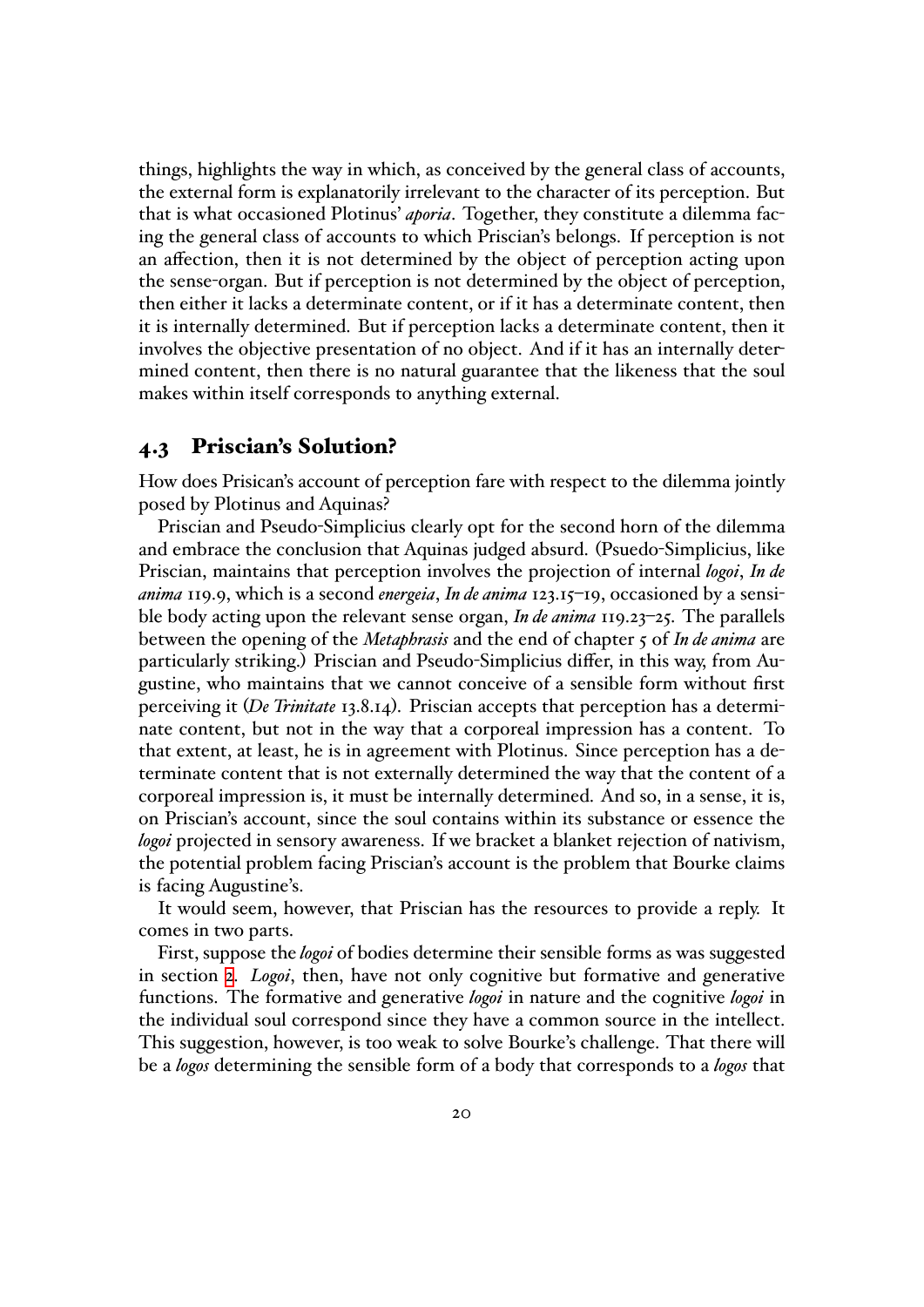subsists in the substance or essence of the soul does not guarantee that the *logos* underlying the external form in fact corresponds to the *logos* projected by the soul occasioned by it. Perhaps some other *logos* is projected.

The second part of the reply purports to provide an answer to this difficulty. Recall the *logos* projected before the sensitive soul is fitted to the vital form aroused. While the vital form was perfected by the sensitive soul's activity, it is still to a degree passive, since it is the perfection of a corporeal likeness received. Priscian is thus in a position to respond as follows to Bourke's concern. The *logoi* may be native to the substance or essence of the sensitive soul, but this does not preclude their objectivity. For in the activity involved in sensory knowledge, the projected *logoi* are fitted to vital forms. It is this fit with that which is to a degree passive, being a perfection of the external form's effect, that provides a natural guarantee that the projected *logos* corresponds with the sensible form of the external body.

Can Priscian, however, consistent with his own principles, endorse this reply, with its intended content? Insofar as the fitting of the *logoi* to vital forms that are to a degree passive, being the perfection of the effects of external form, provides, in this way, a kind of external contraint, and so a natural guarantee that *logoi* correspond with external form, fitting must be suitably understood. But can there be such a suitable understanding consistent with Priscian's principles? Perception, once perfected, is wholly active according to Priscian (*Metaphrasis* 2.11). But how could this be if the activity that constitutes the indivisible encompassment consists in the fitting of the *logoi* to that which is to a degree passive?

Recall the tension in Priscian's language, here. Fitting is a corporeal image. But corporeal fittings imply resistance in the way that incorporeal fittings could not. There are no "resistances to pressure" among the intelligible as Plotinus reminds us (*Ennead* 4.3.26 29–34). Perhaps, just as Plotinus offered us a "dematerialized" conception of cognitive impressions, Priscian is offering us a "dematerialized" conception of fittings. Such a hypothesis is, I believe, plausible. Moreover, a "dematerialized" conception of a concept applying to an object is itself independently plausible. Frege subscribes to just such a conception. But what would provide external constraint, and so the wanted natural guarantee, is not just the *logos* fitting to a form, but the *logos* fitting to a presented form received, in part, from without. If the dilemma is to be fully answered, a "dematerialized" conception of fitting, not a form, but a received form needs to be explained. And the lingering Thomistic worry is that any external constraint provided by such a suitably "dematerialized" fitting would be too ethereal to secure the objectivity of perception. For if the activity of the *logoi* pertain solely to the sensitive soul apart from bodies, what room is left for external constraint?

If this difficulty could not be overcome, then even if perception involves an act of reversion, it could not wholly consist in such an act. If the application of inter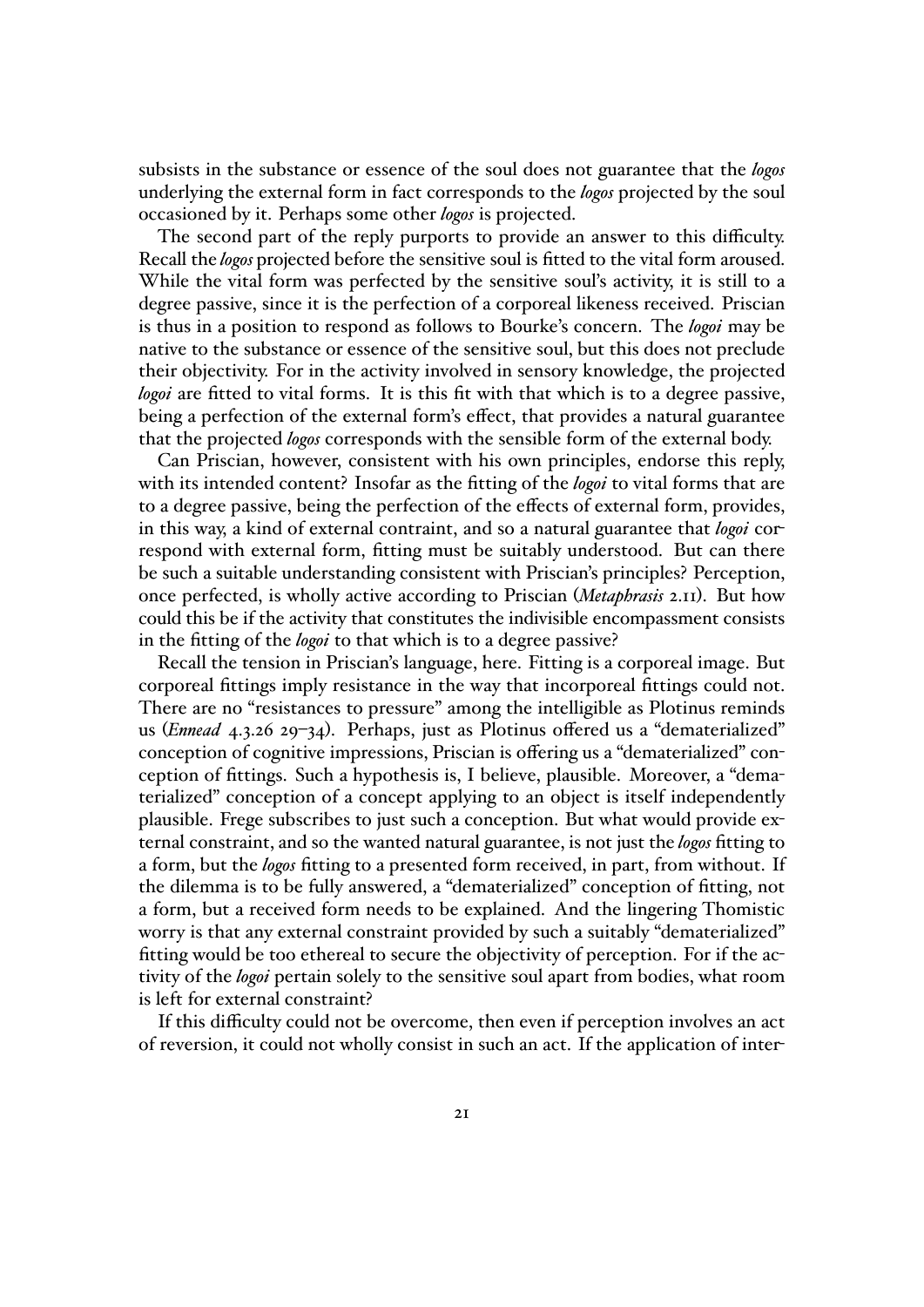nal *logoi* are to be externally constrained so as to provide a natural guarantee that they correspond to external form, then it would seem that perception is better conceived as a procession, as the sensitive soul's departure from itself. Even if perception involves attending to a *logos* in its own substance or essence, the sensitive soul must then fit that *logos* to the vital form aroused, in part, from the external form. The sensitive soul, in thus subjecting itself to external constraint, would depart from itself. The sensitive soul, so conceived, may be active, but it would not be wholly active, at least if that involves the activity of the sensitive soul apart from bodies. Such an account, while not subject to the dilemma is not, however, consistent with the abstract principles that drive Priscian's.

This difficulty threatens, not only the objectivity of perception as Priscian conceives of it, but Priscian's resolution of Theophrastus' *aporia* as well. Recall the second of Theophrastus' absurd alternatives—that the soul becomes white when seeing a white thing. Whiteness inheres in the external body as a modification or affection. But the whiteness does not inhere in the sensitive soul as a modification or affection. Rather, Prisician contends that perception's formal assimilation to its object is to be understood in terms of the sensitive soul's activity corresponding to the sensible form of the external body. But what it is for the sensitive soul's activity to correspond to the external form is for the projected *logos* to be fitted to the vital form aroused, in part, from that form. But if a suitably "dematerialized" conception of fitting is problematic in the way suggested, then Priscian lacks a coherent account of how the soul's activity corresponds to external form, and hence his resolution of Theophrastus' *aporia* is incomplete at best.

### **References**

- <span id="page-21-0"></span>Bossier, F., & Steel, C. (1972). Priscianus Lydus en de 'In De Anima' van Pseudo (?) Simplicius. *Tijdschrift voor Filosofie*, *34*, 761–822.
- <span id="page-21-7"></span>Bourke, V. J. (1947). *Augustine's quest of wisdom*. Milwaukee, WI: The Bruce Publishing Company.
- <span id="page-21-5"></span>Brittain, C. (2002, Summer). Non-rational perception in the Stoics and Augustine. *Oxford Studies in Ancient Philosophy*, *22*, 253–308.
- <span id="page-21-6"></span>Colleran, J. M. (1949). *St Augustine, The greatness of the soul, The teacher* (Vol. 9). New York, New York and Mahwah, New Jersey: The Newman Press.
- <span id="page-21-3"></span>Dillon, J. M., & Blumenthal, H. (2015). *Plotinus* Ennead *iv.3–iv.4.29 Problems concerning the soul*. Las Vegas, Zurich, and Athens: Parmenides Publishing.
- <span id="page-21-4"></span><span id="page-21-2"></span>Dodds, E. (1963). *Proclus, the elements of theology* (2nd ed.). Oxford: Clarendon Press.
- Emilsson, E. K. (1988). *Plotinus on sense-perception: A philosophical study*. Cambridge: Cambridge University Press.
- <span id="page-21-1"></span>Everson, S. (1997). *Aristotle on perception*. Oxford: Oxford University Press.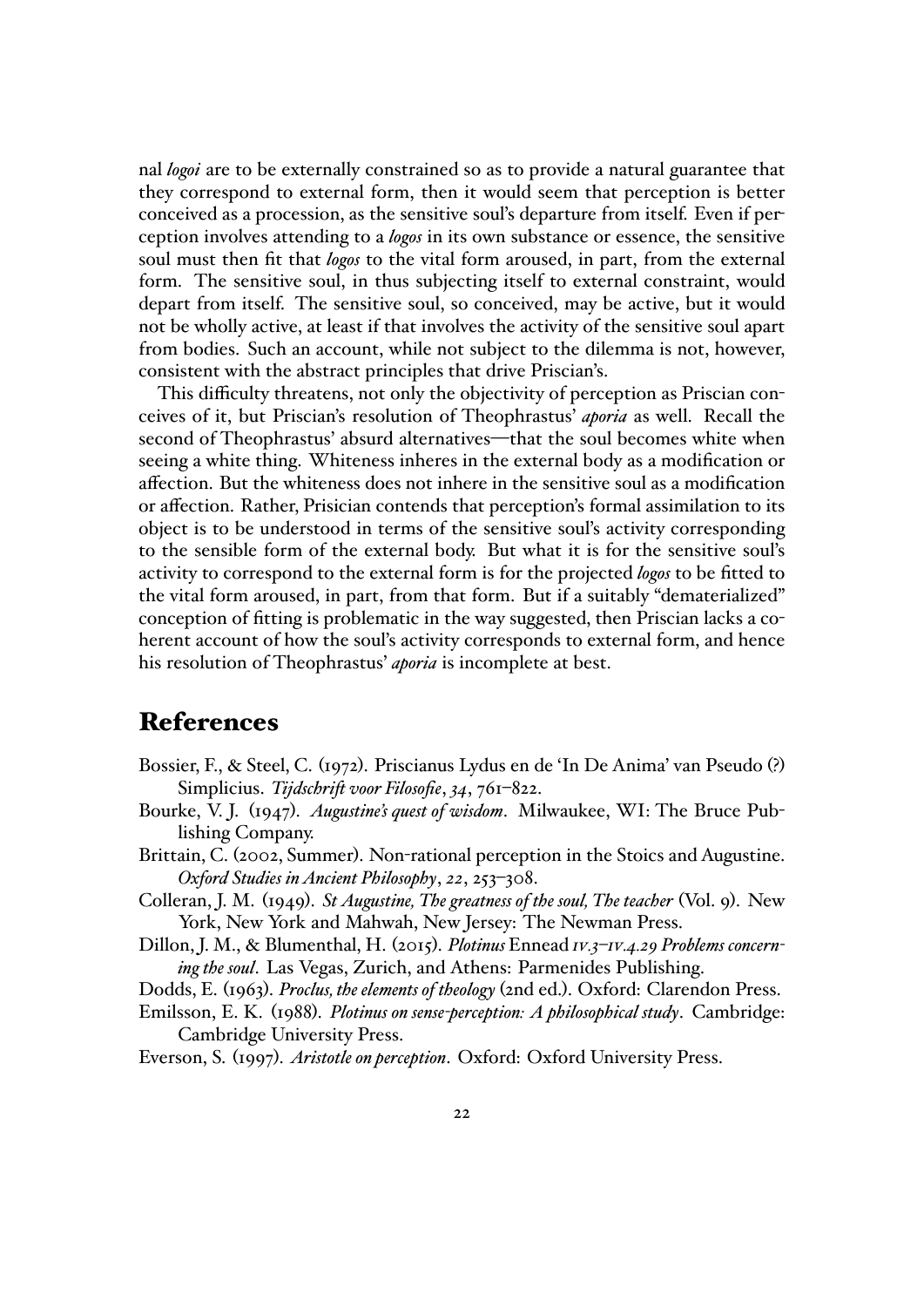- <span id="page-22-18"></span>Finamore, J. F. (2014). Iamblichus on the soul. In P. Remes & S. Slaveva-Griffin (Eds.), *The routledge handbook of neoplatonism* (pp. 280–292). London and New York: Routledge.
- <span id="page-22-2"></span>Finamore, J. F., & Dillon, J. M. (2002). *Iamblichus* De Anima*, text, translation, and commentary*. Leiden and Boston and Kóln: Brill.
- <span id="page-22-16"></span>Fleet, B. (1995). *Plotinus* Ennead *iii.6* On the Impassivity of the Bodiless *with a translation and commentary*. Oxford: Clarendon Press.
- <span id="page-22-13"></span>Ganson, T. (2002). A puzzle concerning the aristotelian notion of a medium of sense-perception. *Die Philosophie der Antike*, *14*, 65–73.
- <span id="page-22-5"></span>Hamlyn, D. (2002). *Aristotle De Anima Books ii and iii (with passages from Book i)* (C. Shields, Ed.). Oxford: Clarendon Press.
- <span id="page-22-6"></span>Hicks, R. (1907). *Aristotle* De Anima*, with Translation, Introduction, and Notes*. Cambridge: Cambridge University Press.
- <span id="page-22-11"></span>Lautner, P. (1994). Rival theories of self-awareness in late neoplatonism. *Bulletin of the Institute of Classical Studies*, *39*, 107–116.
- <span id="page-22-12"></span>Lloyd, A. (1990). *The anatomy of neoplatonism*. Oxford: Clarendon Press.
- <span id="page-22-17"></span>McGlynn, J. V. (1953). *St. Thomas Aquinas,* Quaestiones disputatae de veritate (Vols. 2, Questions 10–20). Chicago IL: Henry Regnery Company.
- <span id="page-22-14"></span>O'Daly, G. (1987). *Augustine's philosophy of mind*. Berkeley and Los Angeles: University of California Press.
- <span id="page-22-10"></span>Pasnau, R. (2002). *The Cambridge translations of medieval philosophical texts* (Vols. 3, Mind and Language). Cambridge University Press.
- <span id="page-22-7"></span>Ross, W. (1961). *Aristotle* De Anima*, Edited with translation and commentary*. Oxford: Clarendon Press.
- <span id="page-22-3"></span>Silva, J. F. (2014). Augustine on active perception. In J. F. Silva & M. Yrjönsuuri (Eds.), *Active perception in the history of philosophy, from plato to modern philosophy* (pp. 79–98). Cham Heidelberg New York Dordrecht London: Springer.
- <span id="page-22-8"></span>Slakey, T. J. (1961). Aristotle on sense perception. *Philosophical Review*, *70*(4), 470– 484.
- <span id="page-22-9"></span>Sorabji, R. (1974, January). Body and soul in Aristotle. *Philosophy*, *49*(187), 63–89.
- <span id="page-22-1"></span>Sorabji, R., Huby, P., Steel, C., & Lautner, P. (1997). *Priscian:* On Theophrastus On Sense Perception *with 'Simplicius':* On Aristotle on the Soul 2.5–12. London, New Dehli, New York, and Sydney: Bloomsbury.
- <span id="page-22-4"></span>Spruit, L. (1995). Species Intelligibis*from perception to knowldge* (Vol. 2). Leiden, New York, and Kóln: E.J. Brill.
- <span id="page-22-0"></span>Steel, C. (1978). *The changing self, A study of the soul in later Neoplatonism: Iamblichus, Damascius and Priscianus*. Brussel: Paleis Der Academién—Hertogsstraat 1.
- <span id="page-22-15"></span>Steel, C. (1997). Breathing thought: Proclus on the innate knowledge of the soul. In J. J. Cleary (Ed.), *The perennial tradition of neoplatonism* (pp. 293–309). Leuven: Leuven University Press.